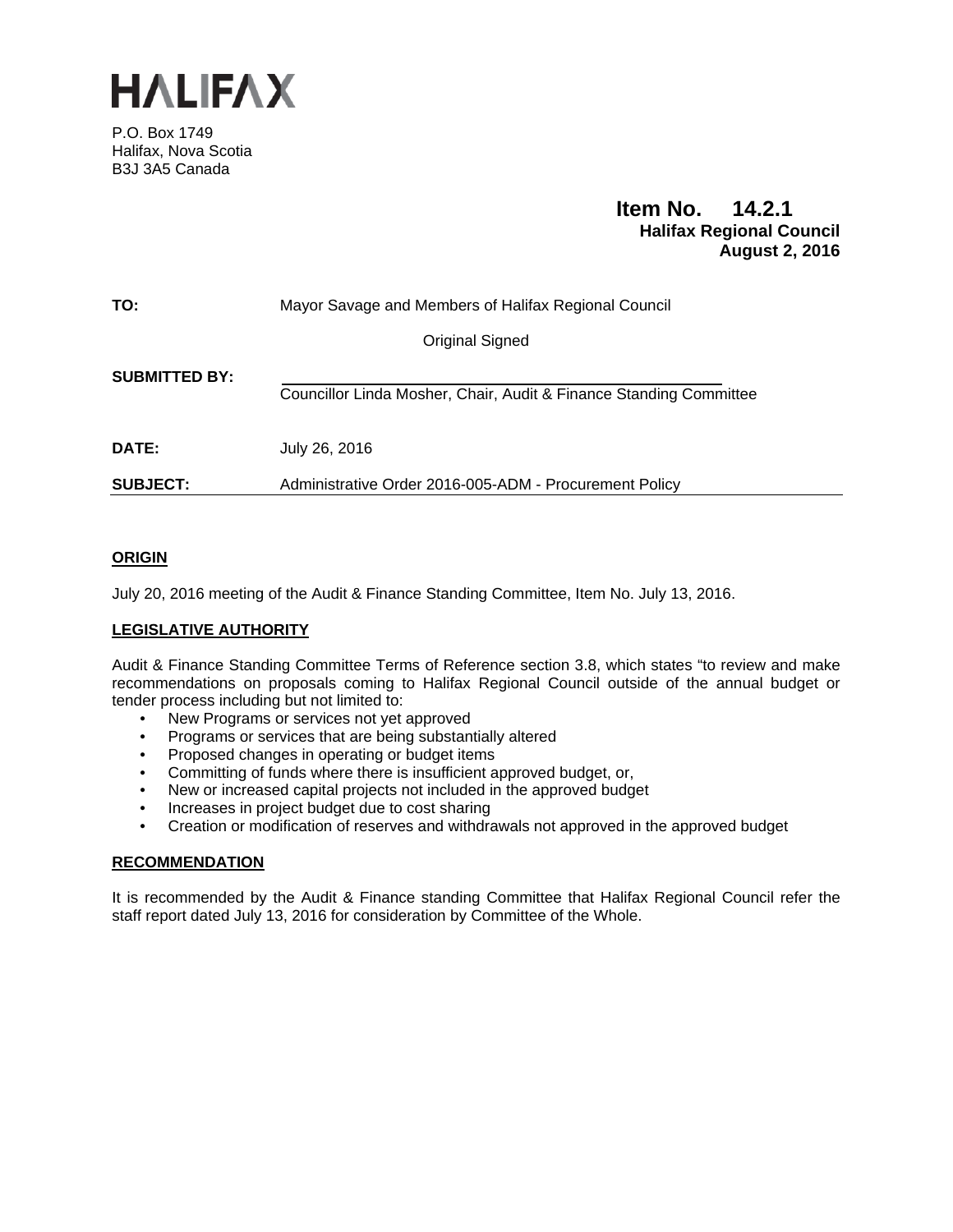#### **BACKGROUND**

A staff report dated July 13, 2016 pertaining to proposed Administrative Order 2016-005-ADM - Procurement Policy was before the Audit & Finance Standing Committee for consideration at its meeting held on July 20, 2016.

For further information, please refer to the attached staff report dated July 13, 2016.

#### **DISCUSSION**

Staff provided a presentation and responded to questions from members of the Audit & Finance Standing Committee in relation to proposed changes within the administrative order in relation to increases in authority limits for standard and sole source purchases, the proposed contract award and execution process, and Council oversight provisions. The Audit & Finance Standing Committee having reviewed this matter at its meeting held on July 20, 2016 opted to refer the staff report dated July 13, 2016 to Halifax Regional Council for consideration by Committee of the Whole to gain further input from all members of Council.

#### **FINANCIAL IMPLICATIONS**

As outlined in the attached staff report dated July 13, 2016.

#### **RISK CONSIDERATION**

As outlined in the attached staff report dated July 13, 2016.

#### **COMMUNITY ENGAGEMENT**

The Audit & Finance Standing Committee meetings are open to public attendance, a live webcast is provided of the meeting, and members of the public are invited to address the Committee for up to five minutes at the end of each meeting during the Public Participation portion of the meeting. The agenda, reports, and minutes of the Audit & Finance Standing Committee are posted on Halifax.ca

#### **ENVIRONMENTAL IMPLICATIONS**

Not applicable.

#### **ALTERNATIVES**

The Audit & Finance Standing Committee did not discuss alternative recommendations.

#### **ATTACHMENTS**

1. Staff report dated July 13, 2016

A copy of this report can be obtained online at http://www.halifax.ca/council/agendasc/cagenda.php then choose the appropriate meeting date, or by contacting the Office of the Municipal Clerk at 902.490.4210, or Fax 902.490.4208.

Report Prepared by: Liam MacSween, Legislative Assistant, 902.490.6521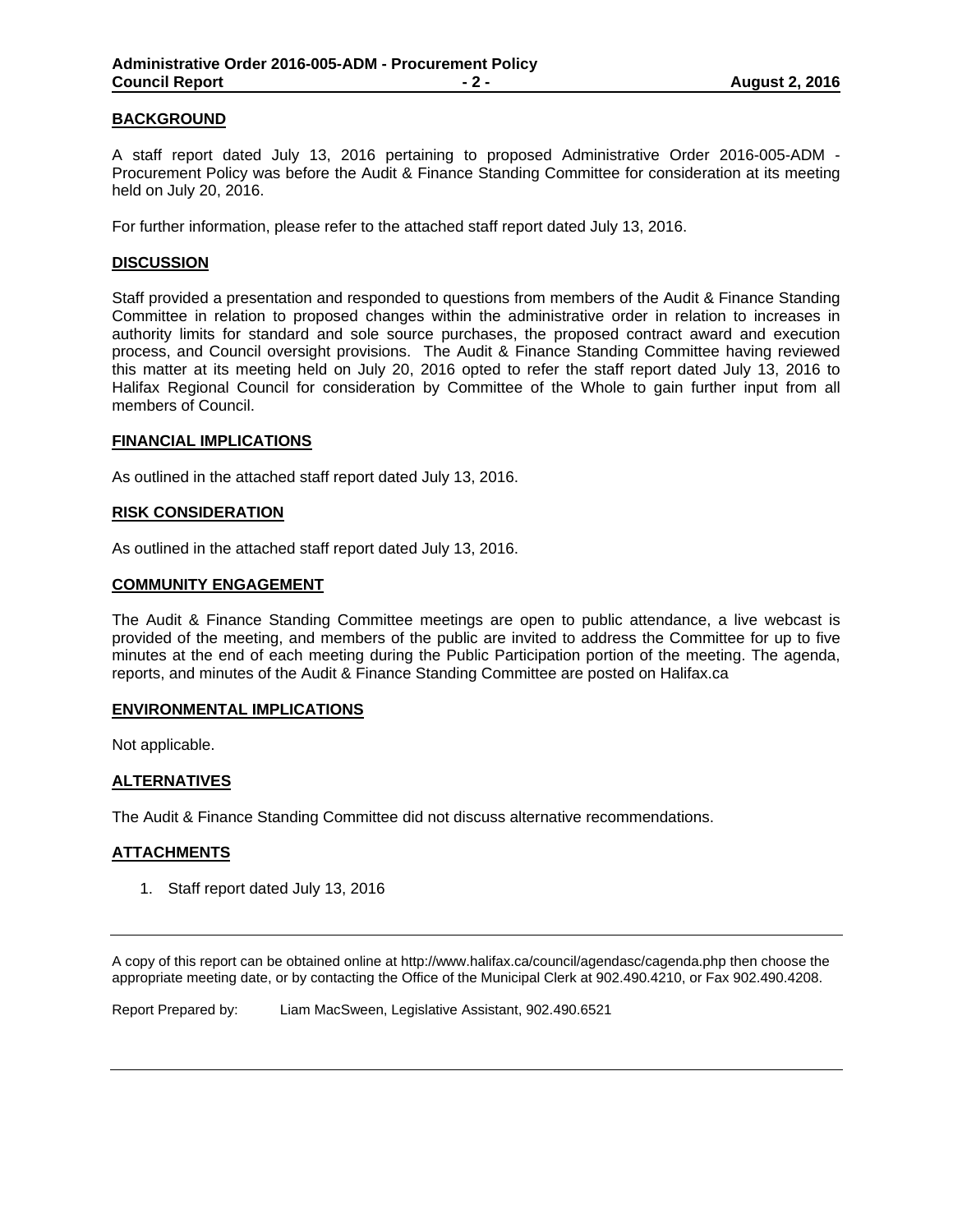

P.O. Box 1749 Halifax, Nova Scotia B3J 3A5 Canada

#### **Attachment 1**

#### Item No. 12.1 .3 Audit & Finance Standing Committee July 20, 2016

| TO:                  | Chair and Members of Audit & Finance Standing Committee |  |
|----------------------|---------------------------------------------------------|--|
| <b>SUBMITTED BY:</b> | <b>Original Signed</b>                                  |  |
|                      | John-Traves, Q.C. Acting Chief Administrative Officer   |  |
| k.                   | <b>Original Signed</b>                                  |  |
|                      | Amanda Whitewood, Director of Finance and ICT           |  |
| DATE:                | July 13, 2016                                           |  |
| <b>SUBJECT:</b>      | Administrative Order 2016-005-ADM - Procurement Policy  |  |

#### **ORIGIN**

Council direction of May 13, <sup>2013</sup> to review the Procurement Policy to ensure that HRM is advancing the award of projects and payments in <sup>a</sup> timely and appropriate manner

The recommendation of the April <sup>2014</sup> Auditor General in his April <sup>2014</sup> review of the Washmill Court Extension Project to make certain changes to HRM's procurement policy and practices.

#### LEGISLATIVE AUTHORITY

Under the HRM Charter, Section 79, Halifax Regional Council may expend money for municipal purposes.

The Nova Scotia Public Procurement Act requires proof that public sector entities have adopted or adapted their procurement policies and practices so as to conform to the Act, and requires public sector entity procurement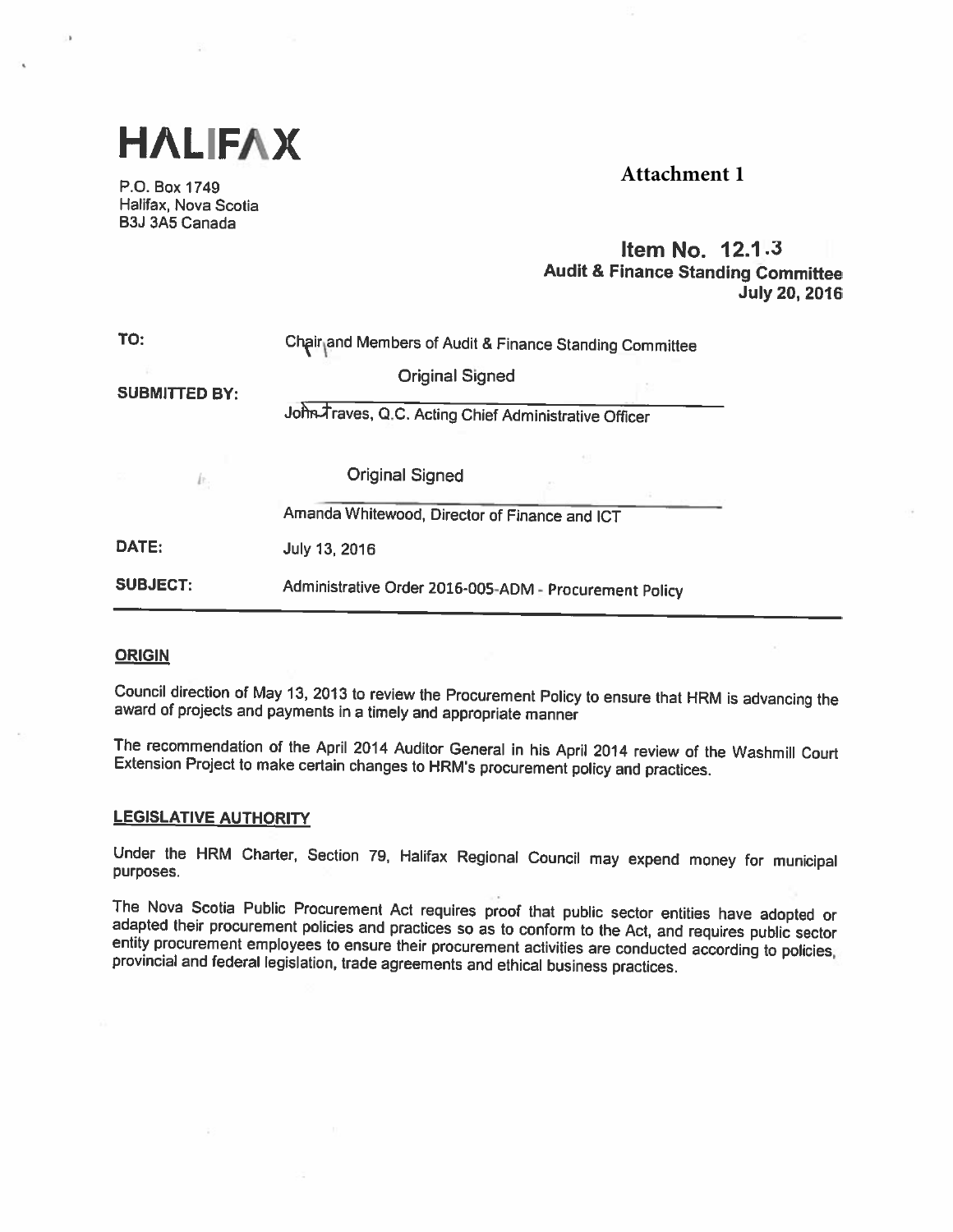#### RECOMMENDATION

It is recommended that the Audit and Finance Standing Committee recommend to Halifax Regional Council:

- a) The repeal of Administrative Order #35 Procurement Policy and
- b) The adoption of Administrative Order #2016-005-ADM Procurement Policy as outlined in Appendix A

#### **BACKGROUND**

On May 13, 2013 in response to a recommendation of the Executive Standing Committee, Council requested that the CAO conduct a review of the Procurement and Payment related Policies, specifically Administrative Order 35 to

The April <sup>2014</sup> Auditor General Review of the Washmill Court Extension Project suggested that the Procurement Policy could be clearer as it relates to certain delegated authorities, including the ability to approve contract amendments and increases.

On behalf of the CAO, Procurement undertook a review and consulted with high volume internal stakeholders (including ICT, Operations Support, Transportation and Public Works, and Parks and Recreation), as well as informal Nova Scotia (CENS) and the Construction Association of Nova Scotia (CANS), regarding issues they had identified with the current policy.

Based on the internai and external consultation, Procurement identified key opportunities for process improvement as follows:

- •Improved and shortened Award recommendation processes
- •Adding marketplace clarity via consistency with other levels of Government who are tendering within the Municipality
- •Recognition that Council has approved most Capital Projects through the Budget Process
- •The need for defined standards for each process and point of approval

In order to better address these goals <sup>a</sup> jurisdictional scan was performed which included not only <sup>a</sup> review of the Policies of similarly sized jurisdictions within Canada, but reviews of the current draft Province of Nova Scotia Procurement Policy, the Nova Scotia Procurement Protocols, the Nova Scotia Sustainable Procurement Policy, the Public Procurement Act, the Atlantic Procurement Agreement (APA) and the Agreement on Internal Trade (IAT).

In addition to the circulation of the draft policy internally, the final draft was reviewed and is supported by the Chief Procurement Office/Internal Services Department of the Province of Nova Scotia

#### **DISCUSSION**

The current Administrative Order #35 Procurement Policy is consistent with the requirements of the Nova Scotia Public Procurement Act and many Procurement best practices, but in light of the concerns of Council, the Audito

In order to enact <sup>a</sup> proposed policy using the Municipality's current Policy standards, the current Administrative Order <sup>35</sup> must be repealed and replaced.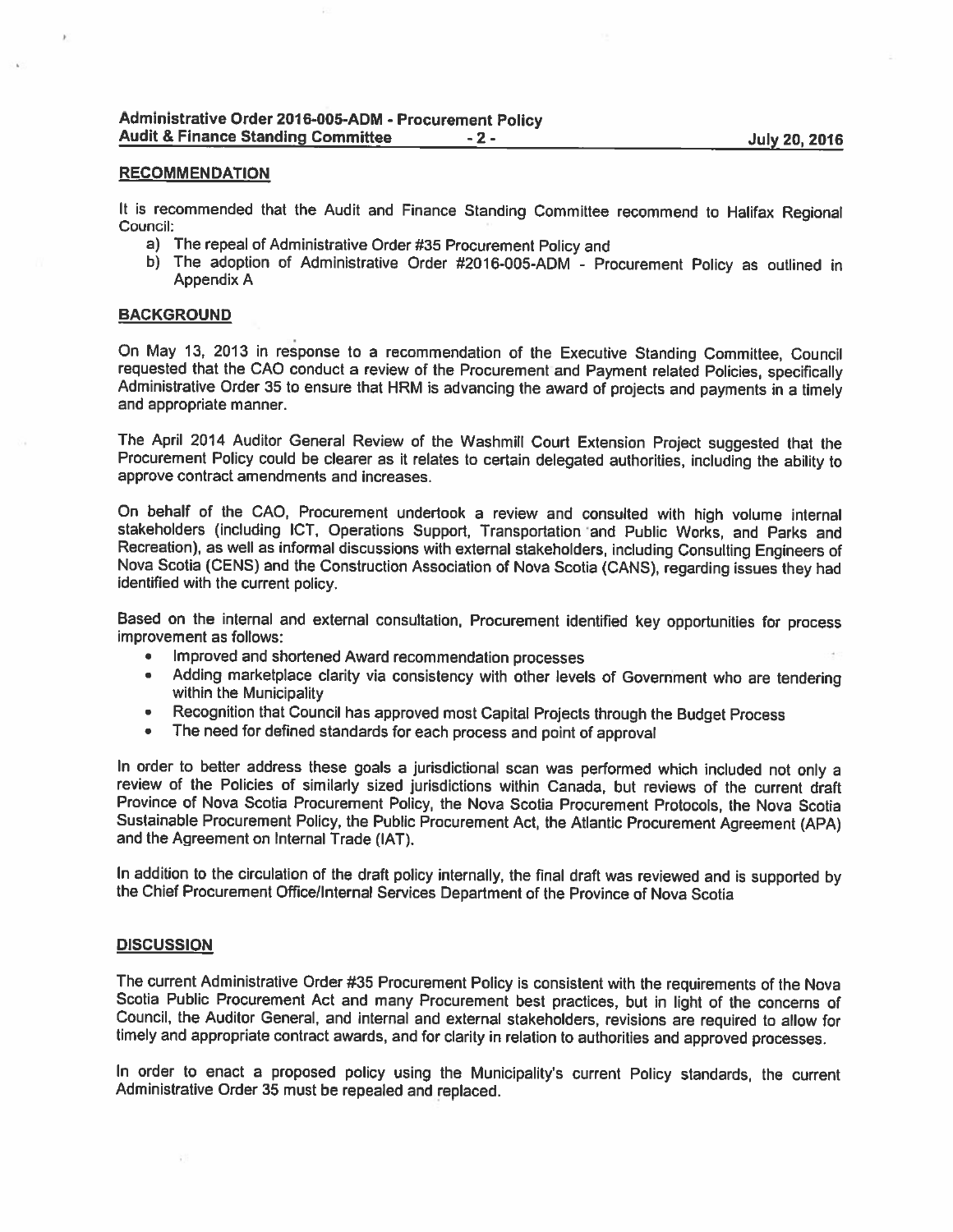Key improvements found in the proposed Policy include:

- Interpretation: Provides <sup>a</sup> clearer description of "Agent', confirms their need to comply with the Nova Scotia Public Procurement Act and the terms of the Agent's written contract with HRM when making purchases on behalf of the Municipality. Chiefs of Police and Fire, DCAO and the CEO of Halifax Public Libraries have been included under the term "Director" for the purposes of this policy
- Responsibilities: Reflecting the recommendations of the AG report, the new policy more clearly speaks to the responsibilities of the Business Unit vs. the responsibilities of the Procurement Section, clarifying roles.
- Purchasing Processes: Introduces the ability for Business Units to purchase under \$10,000 independent from the Procurement Section (currently \$1,000), and the ability of the Director to delegate up to \$100,000 of their authority for requesting goods and services (currently \$50,000). The new provisions are more consistent with the Provincial policy.
- • Posting: Aligns the posting of Halifax Regional Municipality contract awards with the requirements of the Nova Scotia Public Procurement Act and the Atlantic Procurement Agreement.
- •Openings: The proposed Policy allows the Procurement Manager to decide whether public openings are held on a case by case basis. This enables non-binding procurement processes. such as negotiable RFPs, as a risk mitigation tool. Additionally, this aligns the Municipality's practices with the Province of Nova Scotia in an effort to provide market consistency.
- •Standard Methods: In addition to providing more clarity, these sections define the authority to approve Standing Offers and make draws from Standing Offers. The current Policy is silent on these authorities and is described in a separate direction from the CAO. The proposed Policy introduces non-binding or "negotiable" RFPs, allowing for non-binding processes which can include negotiation with proponents wit
- • Alternative Methods: Redefines Sole Source purchases by adding the ability for the Municipality to hold Design Contests and to procure from certain social enterprises (philanthropic institutions and persons with disabilities) without competition. These new provisions more closely align with the Province of Nova Scoti
- • Special Services: This change more closely aligns the conditions and limits for use of Architects, Engineers and Surveyors with the Province of Nova Scotia process for similar services in an attempt to provide market consistency and, under the stated conditions, will reduce the award time for these services.
- •Award Authority: Changes in limits are based on a jurisdictional scan and an analysis of publicly tendered purchases for 2015/16. The changes in limits will decrease the number of awards that must be approved by Council, t by 4 to 5 weeks for contracts between \$500,000 and \$2,000,000 Providing conditional authority to Directors reflects similar practice to the Province of Nova Scotia and other jurisdictions, recognizes Council's budget approval process, and could allow tenders to be approved for award within <sup>24</sup> to <sup>48</sup> hours of closing under the constraints of the Policy , while maintaining the responsibility of the CAO.

It is important to note that long periods between closing and the award expose the Municipality to <sup>a</sup> number of potential risks, including:

- <sup>a</sup> decrease in potential bidders due to the reluctance of Contractors to commit resources necessary to bid on contracts they know may have an undefined process delay
- the potential need to expedite work post-award via change orders, at an increased cost to the Municipality, in order to complete projects on time
- chair reaction delays/impacts on other dependent procurements, and
- failure to meet citizen expectations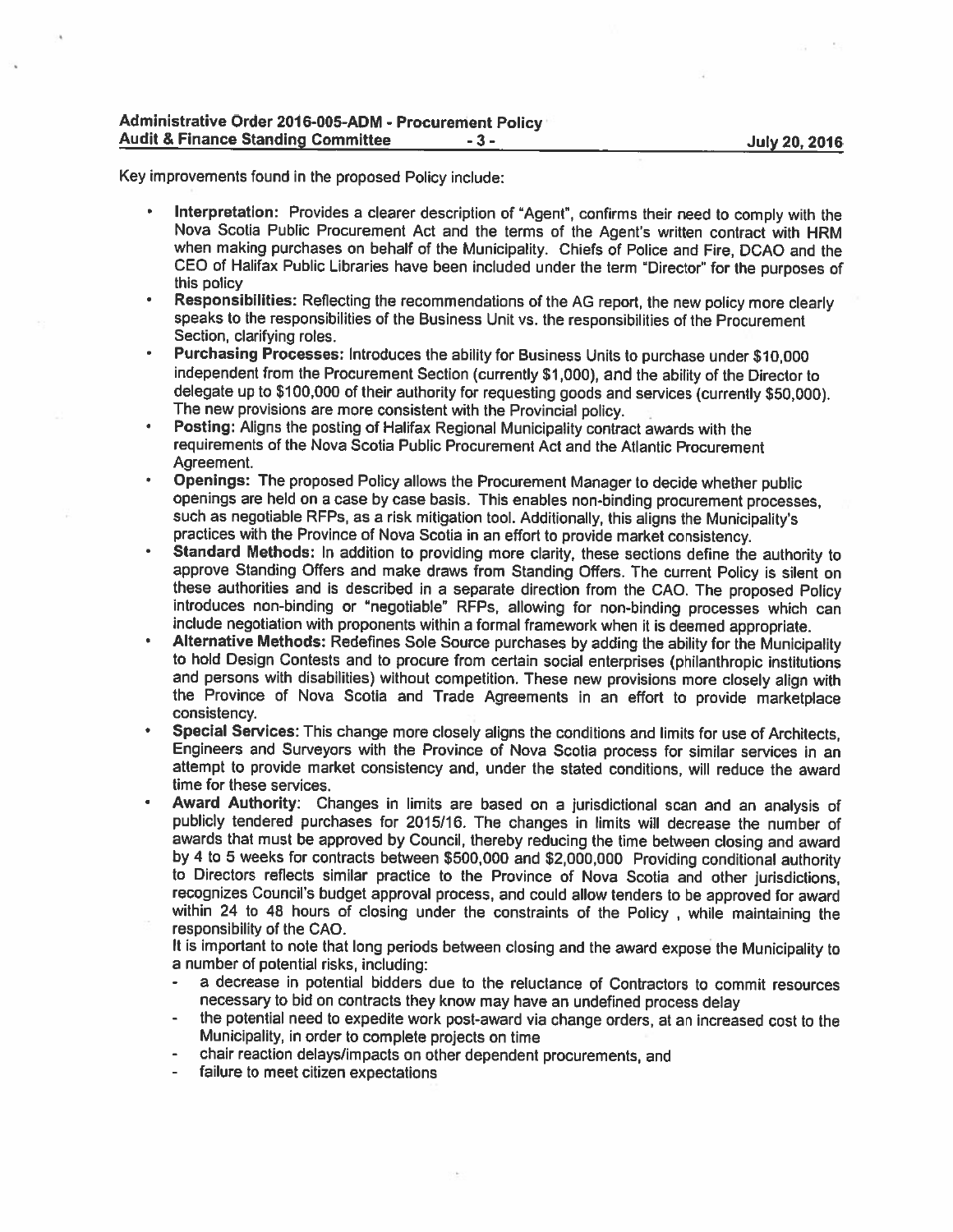The jurisdictional scan resulted in the following approva<sup>l</sup> models:

| <b>Jurisdiction</b> | <b>Approvals (in General Terms)</b>                                                                                                                                                                                                                                                                                                                                                                                            |  |
|---------------------|--------------------------------------------------------------------------------------------------------------------------------------------------------------------------------------------------------------------------------------------------------------------------------------------------------------------------------------------------------------------------------------------------------------------------------|--|
| Hamilton, ON        | RFPs and Tenders for Goods are approved at the Director level up to<br>\$100,000, CAO level up to \$249,000, and Council level, \$250,000 and above<br>excepting linear construction.<br>Linear construction tenders of any amount approved at Director level and<br>executed by Director and CAO/City Manager as long as the construction<br>does not exceed 110% or \$250,000 of the estimate and the funds are<br>budgeted. |  |
| <b>Winnipeg MB</b>  | CAO or their delegate approves all contracts up to \$5,000,000 where the<br>funds are budgeted, and all standing offers not exceeding 5 years and not<br>exceeding \$5,000,000, where there is no absolute commitment of funds not<br>yet approved by Council. Awards outside CAO authority are approved by<br>Standing Committee but awarded by CAO.                                                                          |  |
| Ottawa ON           | Quotations are approved at the Director level up to \$100,000. Director limits<br>increase to \$500,000 for RFPs and Tenders, DCAO/CAO approves all<br>budgeted RFPs and Tenders over \$500,000 and Sole Source over \$100,000.<br>All awards require agreement of the Procurement Manager.                                                                                                                                    |  |
| Province of NS      | Deputy Minister of the spending department approves budgeted<br>procurements at requisition phase and awards are reported when executed.<br>Legislature approves at Budget phase.                                                                                                                                                                                                                                              |  |

- • Signing Authority: Sets out the authority of HRM staff to sign contracts on behalf of the Municipality once they are awarded. Signing authority was previously addressed in <sup>a</sup> separate directive from the CAD.
- Contract Management: Sets out the authorities and requirements for making contract amendments, exercising contract options, consenting to contract assignments, and terminating contracts. The current policy is largely silent on contract managemen<sup>t</sup> matters which has caused administrative difficulties. The new requirements and authority limits for making contract amendments are consistent with the Auditor Generals recommendations in the Washmill Report.
- Vendor Performance and Termination: Changes clarify the responsibilities of the Business Unit in the tracking of vendor performance, defines requirements for considering the disqualification of bidders, confirms authority of CAO in an attempt to mitigate performance risks more effectively, and allows owners and principals to be disqualified so that new company names cannot be used to avoid disqualification,
- • Disposal of Surplus: The new provisions allow for the CAD to donate or sell at less than market value to Not For Profit, Agents, and Government, and that the CAD may redirect the decision to Council. The Policy also recognizes that some end of life items are not sellable and provides clearer direction.
- • Appendix <sup>A</sup> — Exemptions: This appendix adds specific Professional Services and Cultural Industries to the list of goods and services exemp<sup>t</sup> from the application of the Policy, in alignment with the Atlantic Procurement Agreement.

#### FINANCIAL IMPLICATIONS

The Procurement Policy provides:

- 1. Direction for the expenditure of funds to complete the programs approve<sup>d</sup> by Halifax Regional Council in the operating and project budget, and <sup>p</sup>lanning processes
- 2. <sup>A</sup> fair, open, consistent and transparently process for the procuremen<sup>t</sup> of goods, services, construction and facilities, in an attempt to achieve best value for the Municipality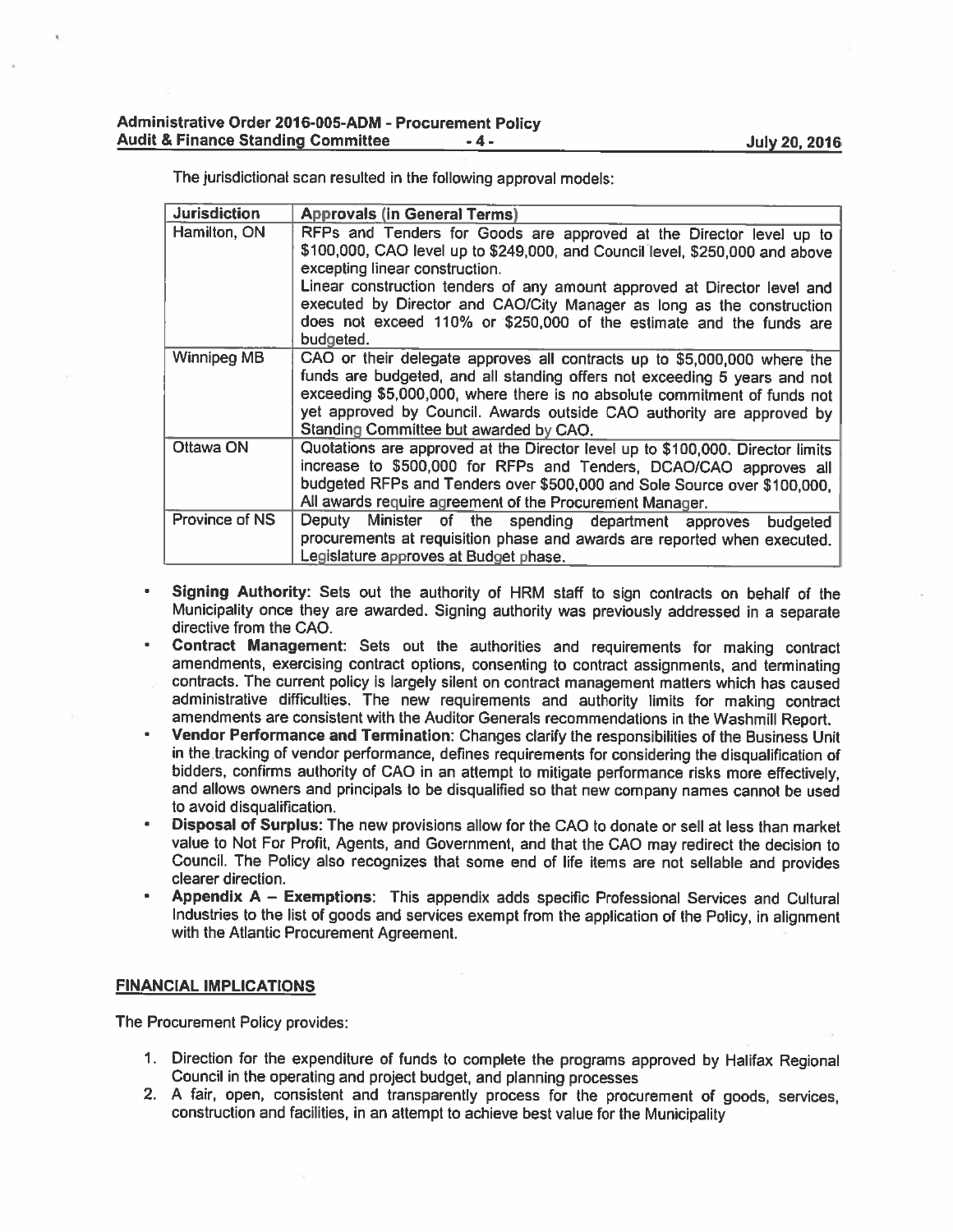#### Administrative Order 2016-005-ADM - Procurement Policy Audit & Finance Standing Committee -5- -5- July 20, 2016

- 3. Consideration of the total cost of purchasing goods, services, construction and facilities rather than limiting considerations to lowest invoiced price.
- 4. Use of procurement methods that are consistent with the Nova Scotia Public Procurement Act and encourage competitive bidding, and <sup>a</sup> strategic and sustainable approach to public sector procurement.

#### RISK CONSIDERATION

There may be some risk in clearly presenting and training staff in the interpretation and use of the new Policy. Procurement will work with internal communications professionals to deliver an appropriate communication and training strategy.

#### COMMUNITY ENGAGEMENT

Upon approval of the Policy, Procurement will initiate an outreach campaign to appropriate market representatives to explain the impacts on doing business with the Municipality.

#### ENVIRONMENTAL IMPLICATIONS

N/A

#### **ALTERNATIVES**

The committee could direct staff to recommend adoption of approval limits similar to Winnipeg MB. This could be considered an acceptable external model to achieve Council's goa<sup>l</sup> of removing barriers to the timely award of contracts and reducing red tape.

#### **ATTACHMENTS**

Attachment <sup>A</sup> -Administrative Order 2016-005-ADM -Procurement Policy

<sup>A</sup> copy of this repor<sup>t</sup> can be obtained online at http://www.halifax.ca/boardscom/SCtinanceñndex.php then choose the appropriate meeting date, or by contacting the Office of the Municipal Clerk at 902.490.4210, or Fax 902.490.4208.

| Report Prepared by:    | Stephen Terry, Senior Procurement Consultant 902.02.4063                           |
|------------------------|------------------------------------------------------------------------------------|
|                        |                                                                                    |
|                        | <b>Original Signed</b>                                                             |
| Report Approved by:    |                                                                                    |
|                        | E. Jane Pryor, Manager of Procurement 902.490.4200                                 |
|                        | <b>Original Signed</b>                                                             |
| Financial Approval by. |                                                                                    |
|                        | Amanda Whitewood, Director of Finance and Information Technology/CFO, 902.490.6308 |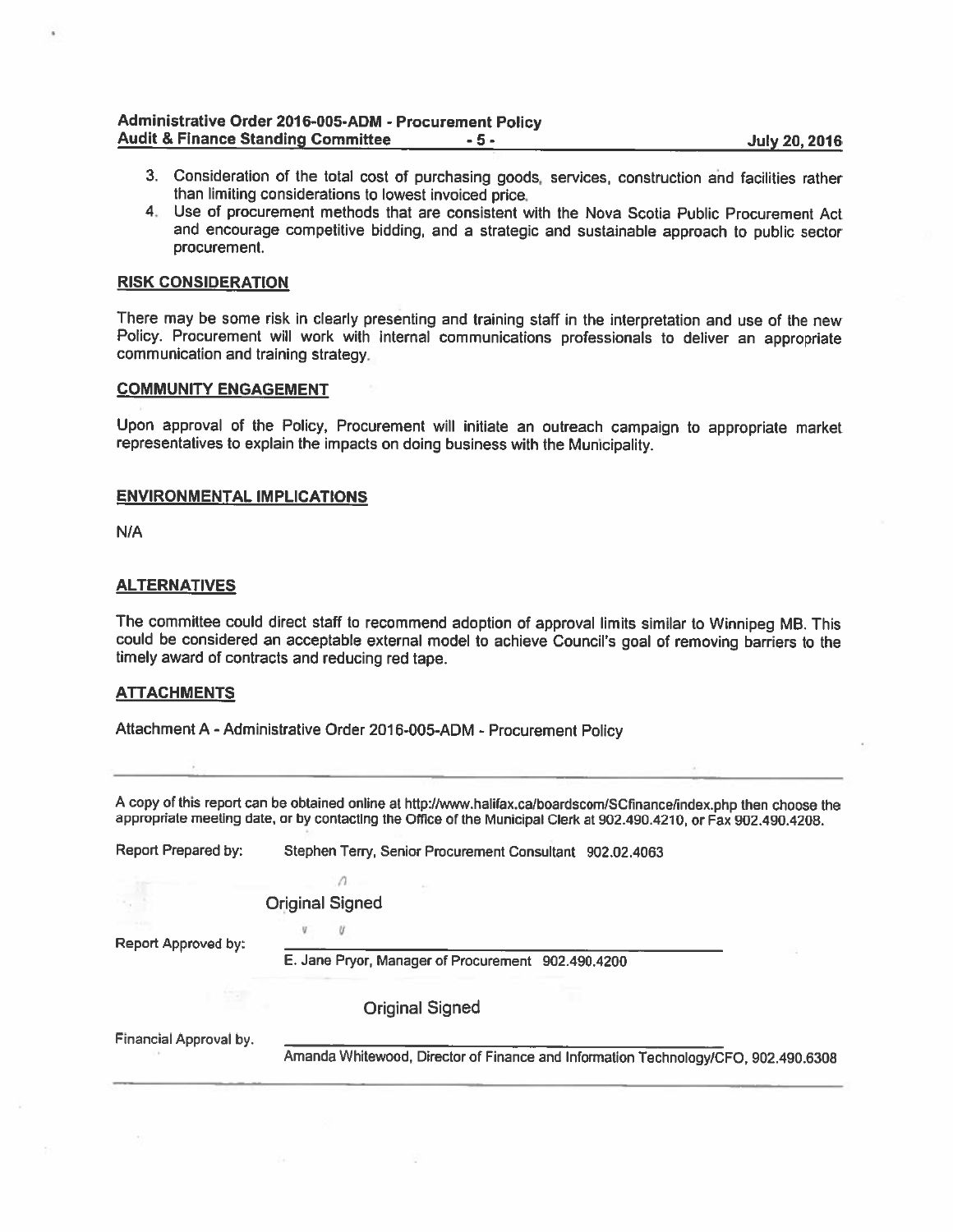## **ADMINISTRATIVE ORDER 2016-005-ADM**

## **PROCUREMENT ADMINISTRATIVE ORDER**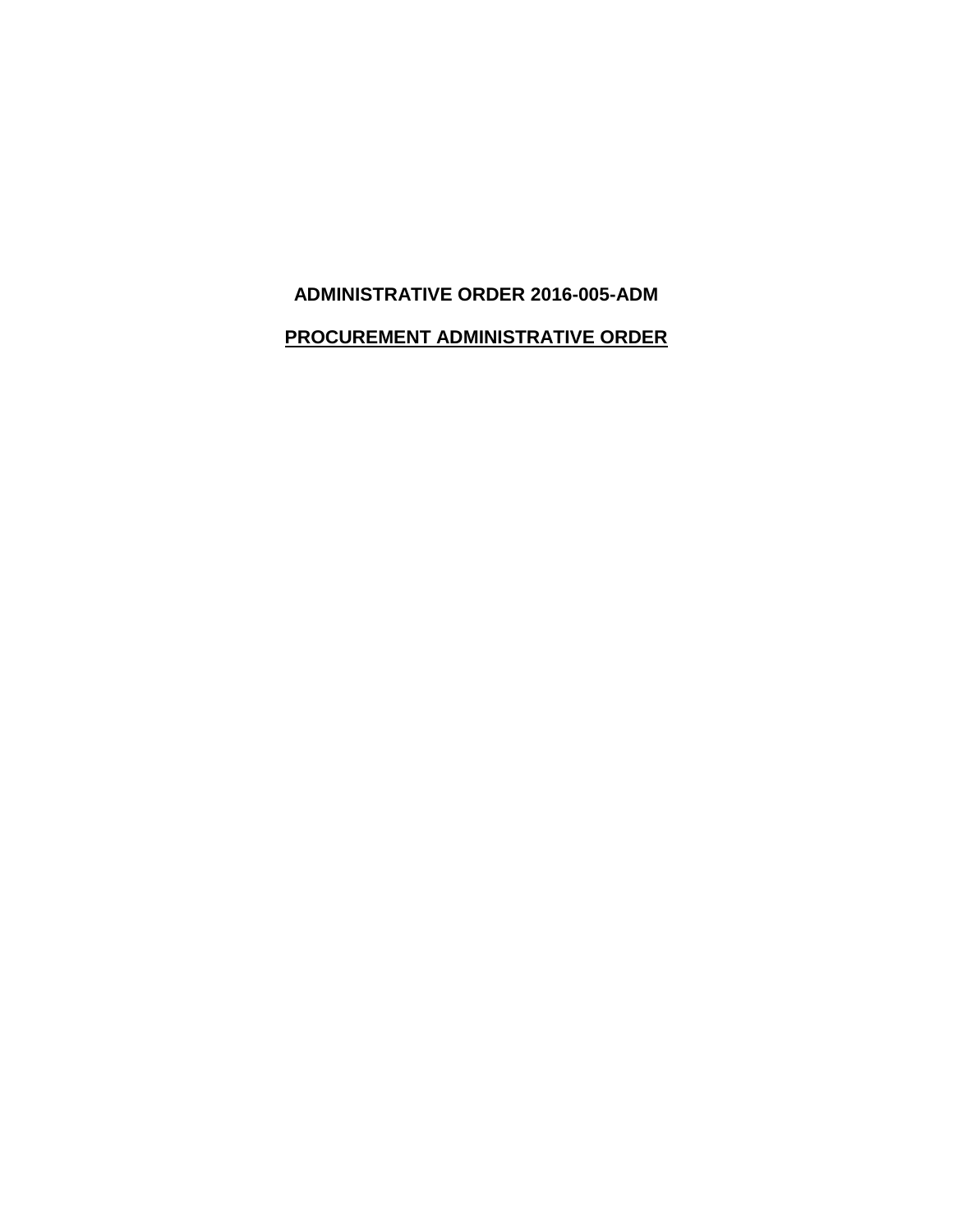# **TABLE OF CONTENTS**

#### **SUBJECT SECTION NUMBER**

# **GENERAL**

# **RESPONSIBILITIES**

# **PURCHASING PROCESS**

# **STANDARD METHODS OF PROCUREMENT**

# **ALTERNATIVE METHODS OF PROCUREMENT**

# **OTHER PROCUREMENT INSTRUMENTS**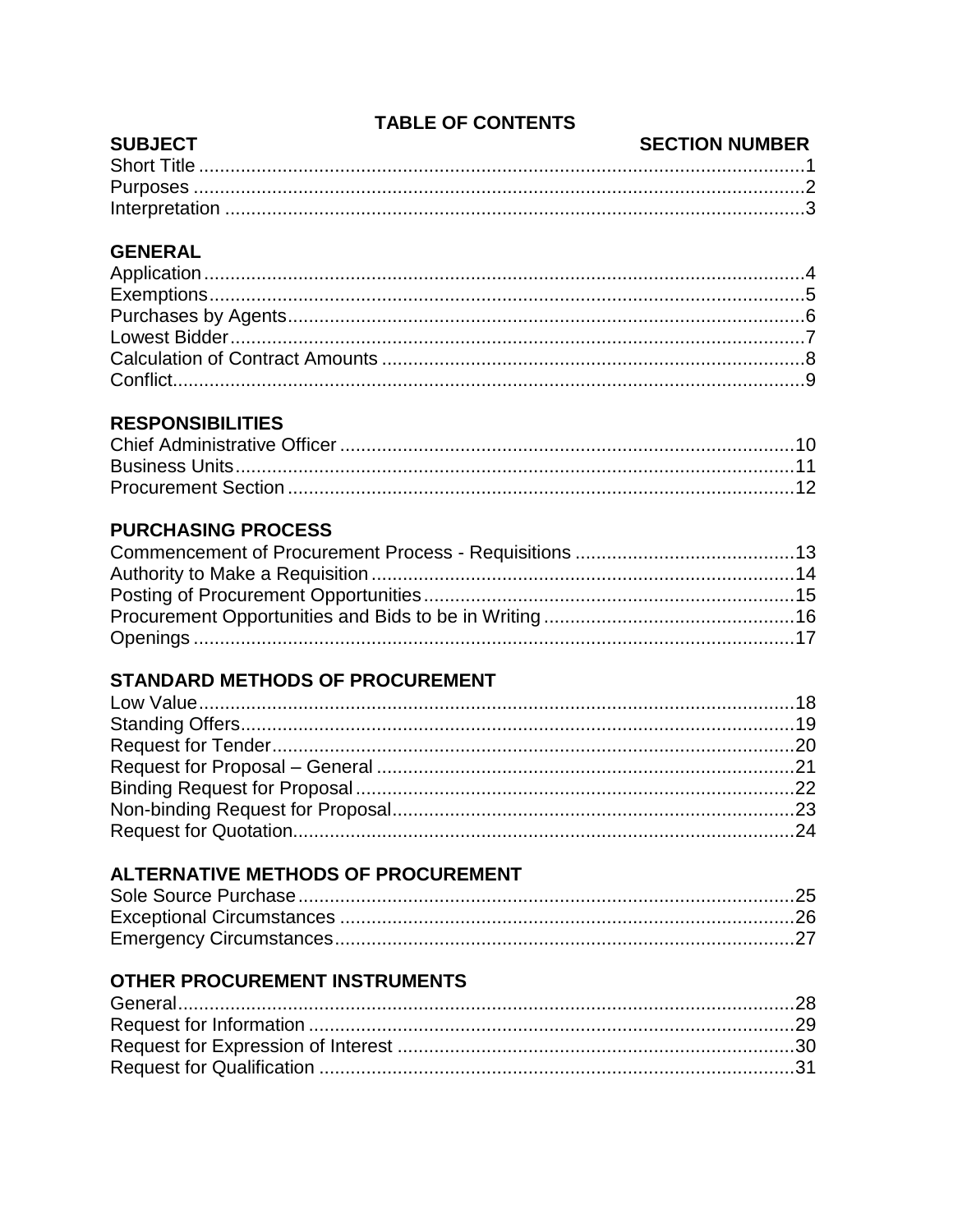## **TABLE OF CONTENTS**

#### **SUBJECT**

### **SECTION NUMBER**

## **SPECIAL SERVICES**

## **AWARDING CONTRACTS**

## **CONTRACT MANAGEMENT**

# **VENDOR PERFORMANCE**

# **DISPOSAL OF SURPLUS ASSETS**

|--|

# **TRANSITION AND REPEAL**

# **TABLE OF CONTENTS**

## **APPENDIX**

#### **PAGE NUMBER**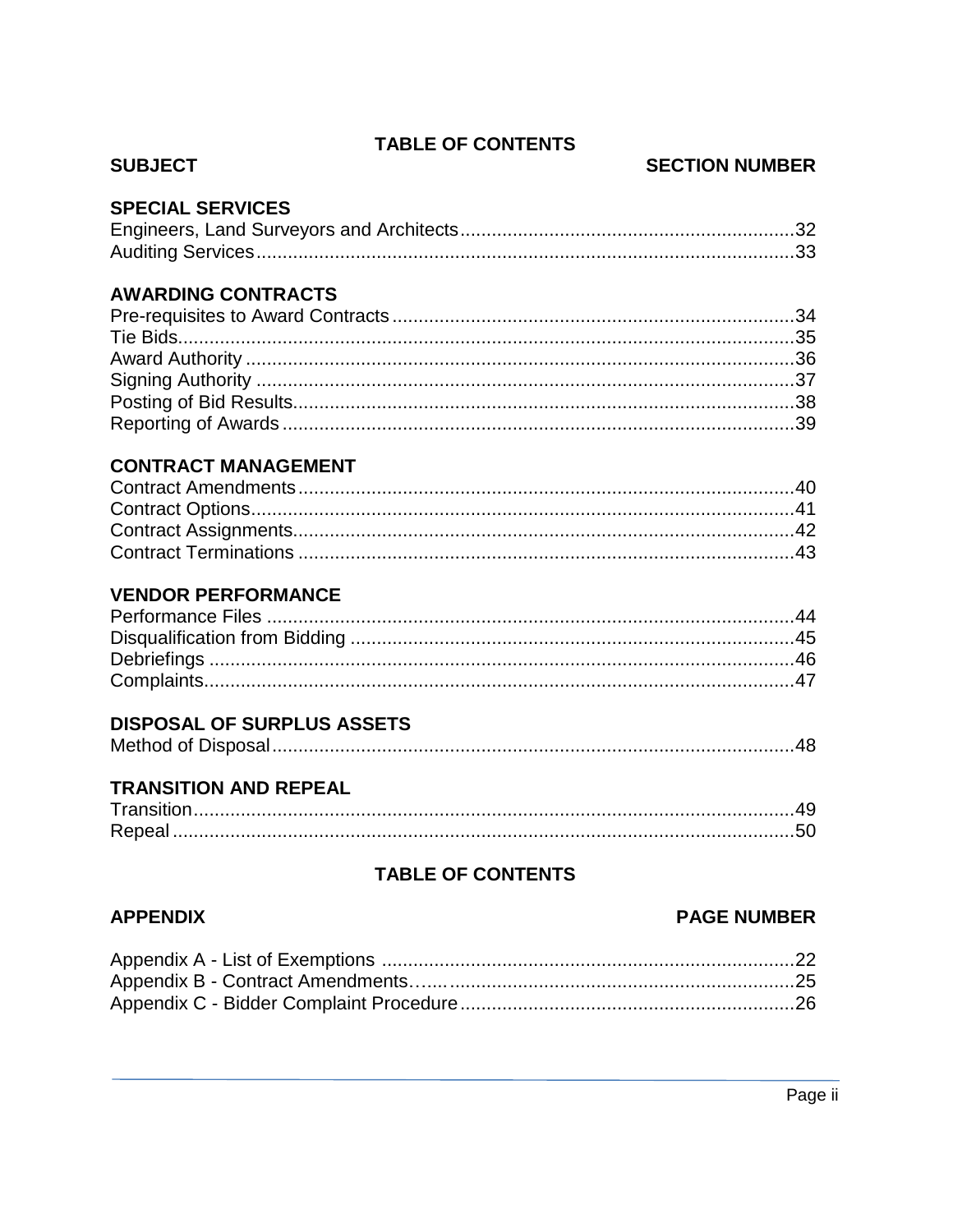#### **ADMINISTRATIVE ORDER NUMBER 2016-005-ADM PROCUREMENT ADMINISTRATIVE ORDER**

**BE IT RESOLVED**, **as an Administrative Order of the Council of the Halifax Regional Municipality, as follows:**

#### **Short Title**

1. This Administrative Order may be cited as Administrative Order Number 2016- 005-ADM, the *Procurement Policy*.

#### **Purposes**

2. The purposes of this Administrative Order are to:

(a) provide for the procurement of Goods, Services, Construction and Facilities by the Municipality in a fair, open, consistent and transparent manner resulting in Best Value;

(b) provide direction for the expenditure of funds to complete the programs and projects approved by Council in the business planning and budget process;

(c) promote procurement processes and decisions that are consistent with the strategic goals and objectives of the Municipality;

(d) provide for sustainable procurement by integrating environmental, economic and social considerations in the procurement process;

(e) maintain ethical business practices;

(f) respect regional, national and international trade agreement obligations and other applicable legislation; and

(g) encourage competitive bidding for the supply of Goods, Services, Construction and Facilities.

## **Interpretation**

3. In this Administrative Order,

(a) "Agent" means a person or entity expressly appointed through a written contract with the Municipality to purchase Goods, Services, Construction or Facilities on behalf of the Municipality;

(b) "Award" means the decision to enter into a contract for Goods, Services, Construction and Facilities with a particular vendor;

(c) "Best Value" means the bid that is determined by the Municipality to be in its best interests, not necessarily the lowest price bid, which is determined by evaluation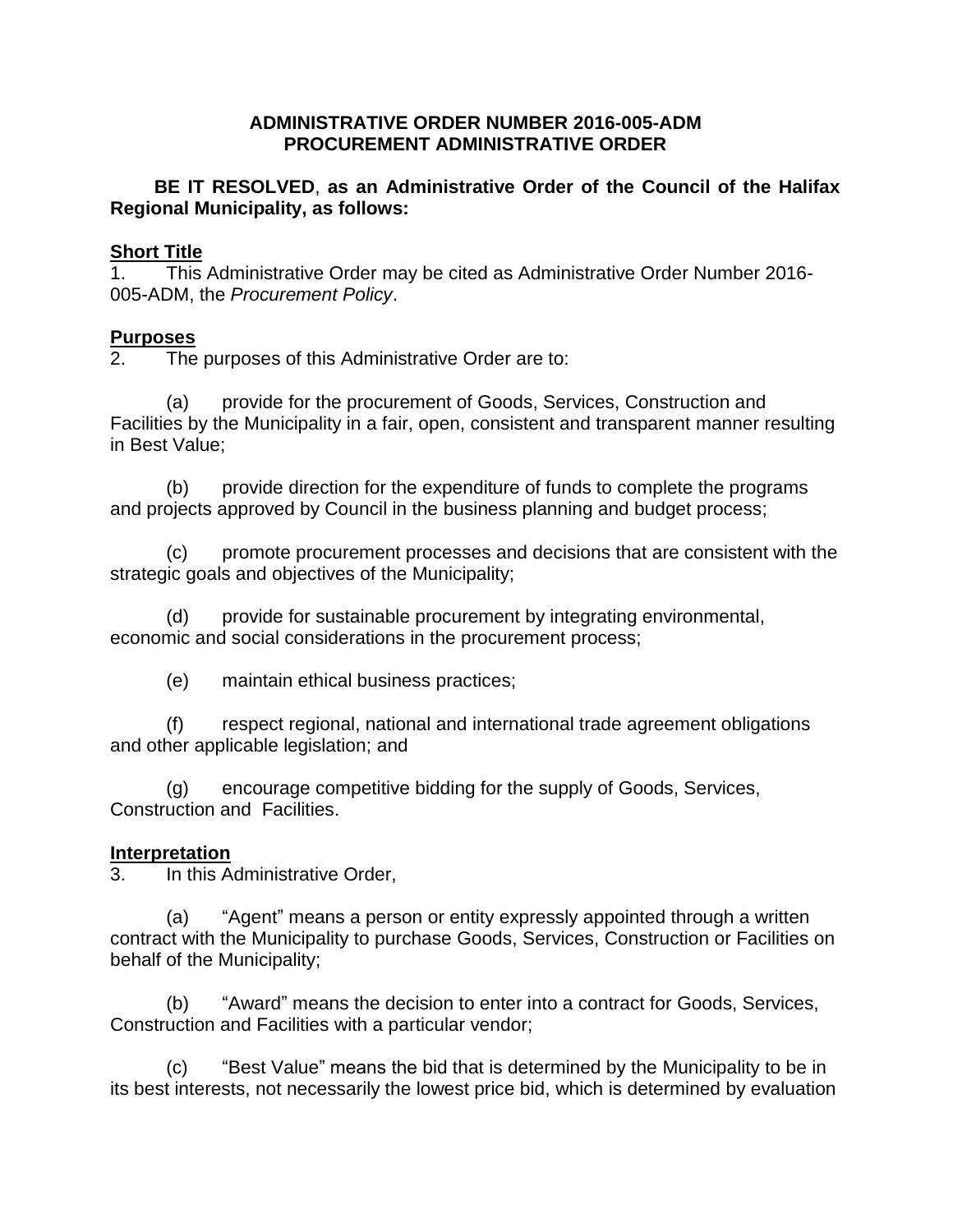of bids based on criteria or factors that may include purchase price, life cycle cost considerations, environmental and social considerations, delivery, servicing, past experience and performance, and any other criteria or factors stated in the bid documents;

(d) "Business Unit" means the user departments of the Municipality, Halifax Regional Police, Halifax Regional Fire & Emergency, and Halifax Public Libraries;

(e) "CAO" means the Chief Administrative Officer of the Municipality;

(f) "Construction" means the construction, reconstruction, demolition, repair or renovation of a building, structure, road or other engineering or architectural work, excluding professional consulting services related to the construction contract unless they are included in the procurement;

(g) "Contract" means a contract for the purchase by the Municipality of Goods, Services, Construction or Facilities, including the issuance of a purchase order or the execution of any agreement evidencing the obligation;

(h) "Council" means the Council of the Municipality;

(i) "Director" means the Director of a Business Unit, the Deputy Chief Administrative Officer, the Chief of Police, the Chief of Fire and the Chief Executive Officer of Halifax Public Libraries;

(j) "Facilities" means building lease requirements covering the conveyance to the Municipality as tenant of the right to use tangible building property for a specific period of time in return for rent;

(k) "Goods" means materials, furniture, merchandise, equipment, stationery and other supplies required by the Municipality for the transaction of its business and affairs, including services that are incidental to the provision of such supplies;

(l) "Manager" means a person who has a managerial role within a Business Unit and a direct reporting relationship to the Director of that Business Unit or to the CAO

(m) "Municipality" means the Halifax Regional Municipality;

(n) "Personal Services Contract" means an agreement, whether or not in writing, establishing an employment relationship between an individual and the Municipality and includes an amendment or extension of such agreement;

(o) "Procurement Section" means the organizational unit within the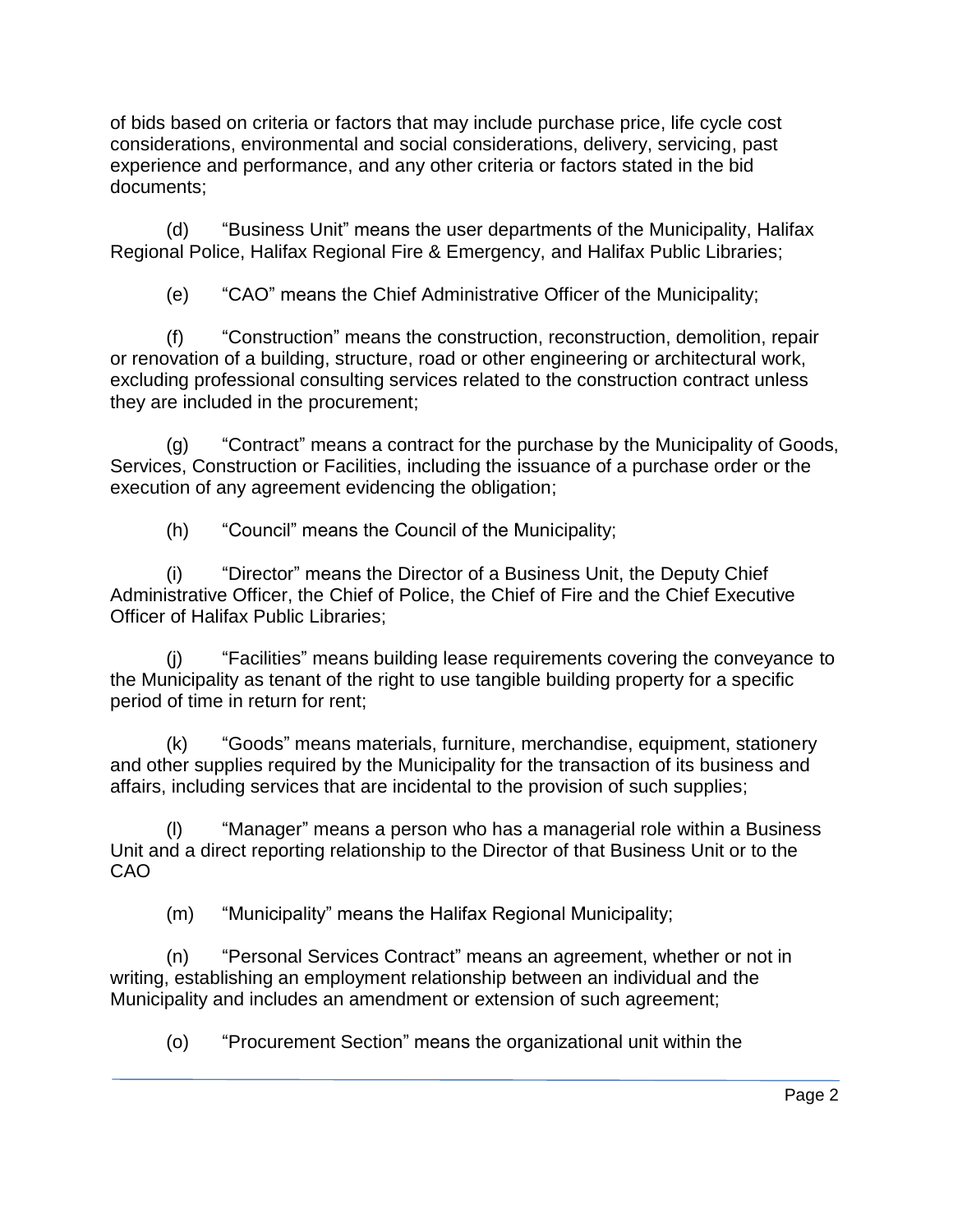Municipality responsible for managing the procurement of Goods, Services, Construction and Facilities for the Municipality;

(p) "Procurement Web Portal" means the public procurement website maintained and operated by the Government of the Province of Nova Scotia;

 $(q)$  "Requisition" has the meaning set out in section 13(1);

(r) "Services" means services required by the Municipality for the transaction of its business and affairs, excluding services provided by an employee of the Municipality through a Personal Services Contract; and

(s) "Surplus Assets" means Goods owned by the Municipality with remaining useful life, which does not meet a Business Unit's current or foreseeable future need.

# **GENERAL**

## **Application**

4. Subject to section 5, this Administrative Order shall apply to the procurement of Goods, Services, Construction and Facilities by the Municipality.

# **Exemptions**

5. The procurement of Goods, Services, Construction and Facilities listed in Appendix A are exempt from the application of this Administrative Order.

# **Purchases by Agents**

6. (1) Agents are exempt from the application of this Administrative Order, but are required to comply with the *Public* Procurement *Act* and the terms and conditions of the Agent's written contract with the Municipality when making purchases on behalf of the Municipality.

(2) No person or entity shall purchase Goods, Services, Construction or Facilities on behalf of the Municipality unless expressly appointed as Agent in a written contract with the Municipality.

# **Lowest Bidder**

7. The Municipality shall not be obligated to accept the lowest bid or to accept any bid.

# **Calculation of Contract Amounts**

8. Contract amounts referenced in this Administrative Order shall be construed to be the sum of all costs for the duration of the contract plus all applicable net taxes, less all rebates and revenues.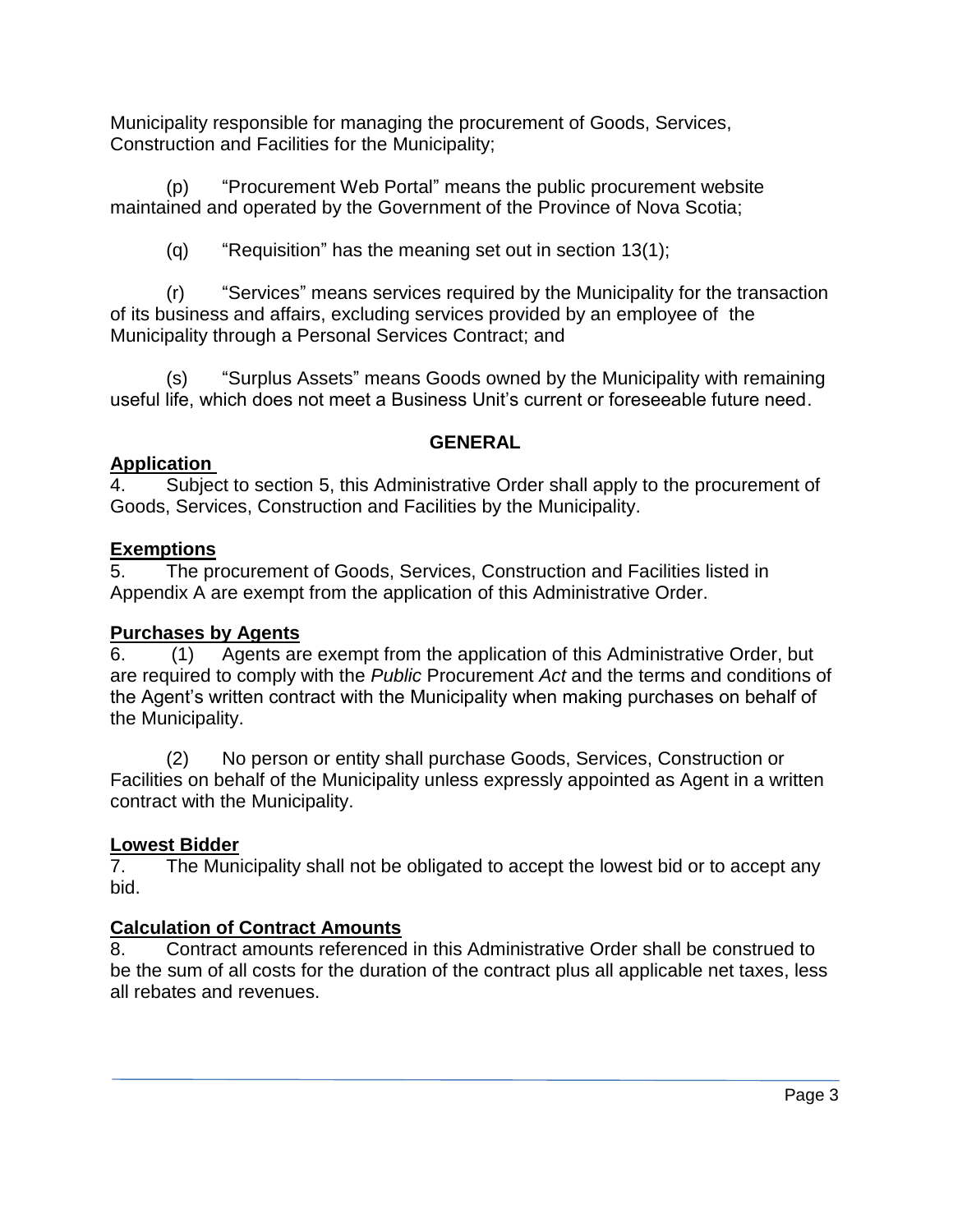## **Conflict**

9. Where there is a conflict with the application of this Administrative Order and the *Public Procurement Act* and the regulations thereunder, the Act and its regulations shall prevail.

# **RESPONSIBILITIES**

### **Chief Administrative Officer**

10. The CAO may authorize additional procedures and protocols not inconsistent with this Administrative Order and may delegate his or her authority under this Administrative Order to employees.

#### **Business Units**

11. Each Business Unit shall be responsible for:

(a) identifying and initiating procurement activities within their Business Unit;

(b) complying with this Administrative Order and other procurement procedures established by the Procurement Section;

(c) monitoring, managing and enforcing contracts requisitioned by their Business Unit; and

(d) ensuring the specific objectives of contracts requisitioned by their Business Unit are achieved.

## **Procurement Section**

12. The Procurement Section shall be responsible for:

(a) facilitating the procurement of Goods, Services, Construction and Facilities according to this Administrative Order*;*

(b) establishing appropriate procurement procedures consistent with this *Administrative Order*, the *Public Procurement Act*, applicable trade treaties, and the Province of Nova Scotia's *Construction Contract Guidelines*;

(c) determining the appropriate procurement strategy for acquiring Goods, Services, Construction and Facilities and the most appropriate procurement process by which they will be acquired;

(d) approving and maintaining the Municipality's standard terms for contracts for Goods, Services, Construction and Facilities, in consultation with Legal Services;

(e) collaborating with Business Units to consider contract and risk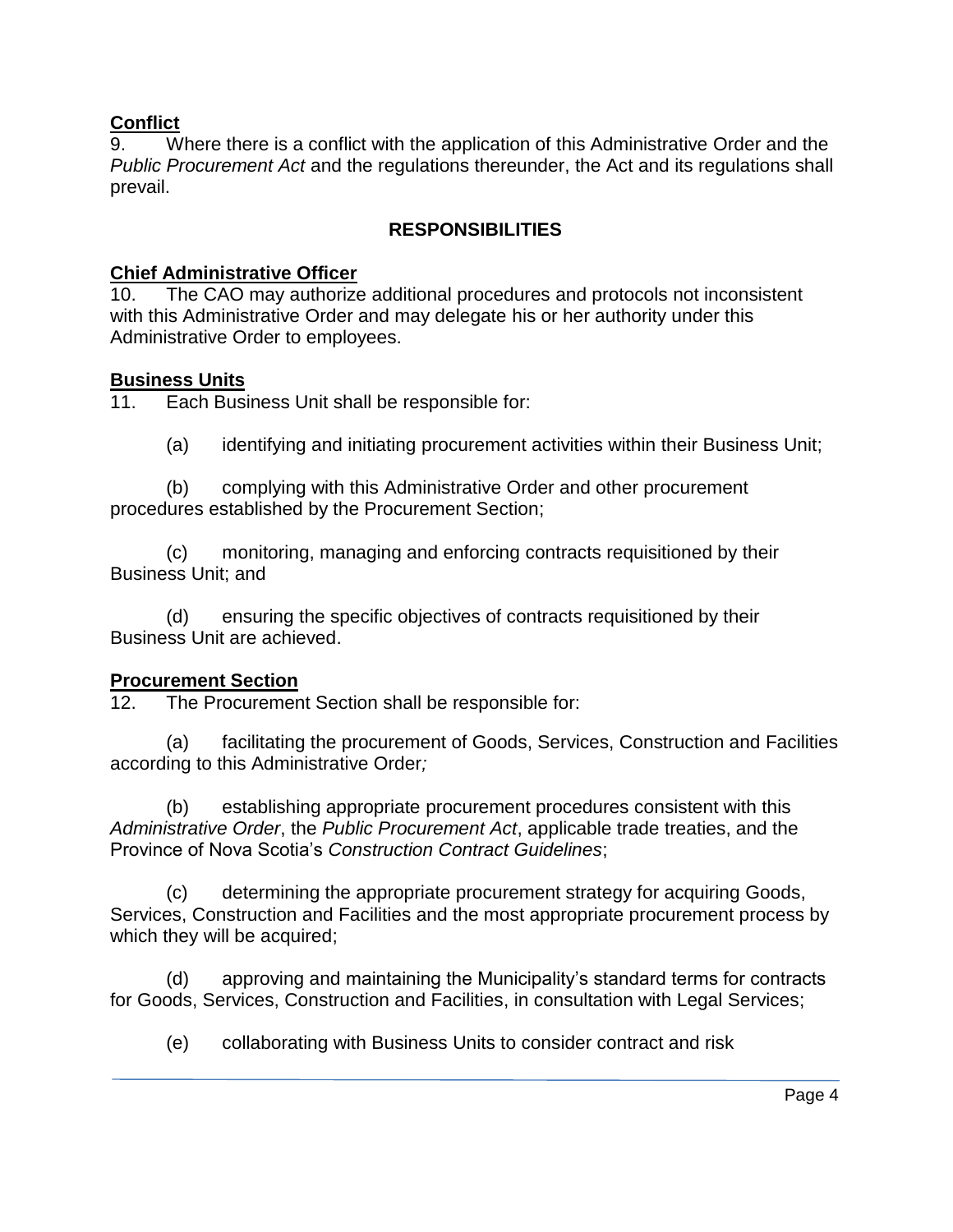management practices in the procurement cycle, and to combine requirements where possible to achieve efficiencies and reduce costs to the Municipality;

(f) collaborating with other governments, public sector entities as this term is defined under the *Public Procurement Act*, boards, commissions, and associations such as the Federation of Canadian Municipalities and the Union of Nova Scotia Municipalities, to attain greater consistency and efficiencies in the procurement process;

(g) administering each call for bids and ensuring the fair evaluation of bids;

(h) facilitating the negotiation, if required, of terms and conditions for contracts for Goods, Services, Construction and Facilities;

(i) administering contracts for Goods, Services, Construction and Facilities;

(j) monitoring compliance with this Administrative Order and notifying Directors of non-compliance with it;

(k) providing professional procurement advice; and

(l) disposing of Surplus Assets.

# **PURCHASING PROCESSES**

# **Commencement of Procurement Process – Requisitions**

13. (1) A "Requisition" is:

(a) a request made to the Procurement Section to purchase Goods, Services, Construction or Facilities; or

(b) a request made to the Procurement Section to create a Standing Offer for future purchases;

(2) A Requisition shall include the following information:

(a) a description and an estimated value of the Goods, Services, Construction or Facilities required;

(b) the budget from which funds will be allocated for the purchase; and

(c) any other information required by the Procurement Section.

(3) Subject to subsection (4) of this section, the procurement of Goods, Services, Construction and Facilities shall be commenced by Requisition (including the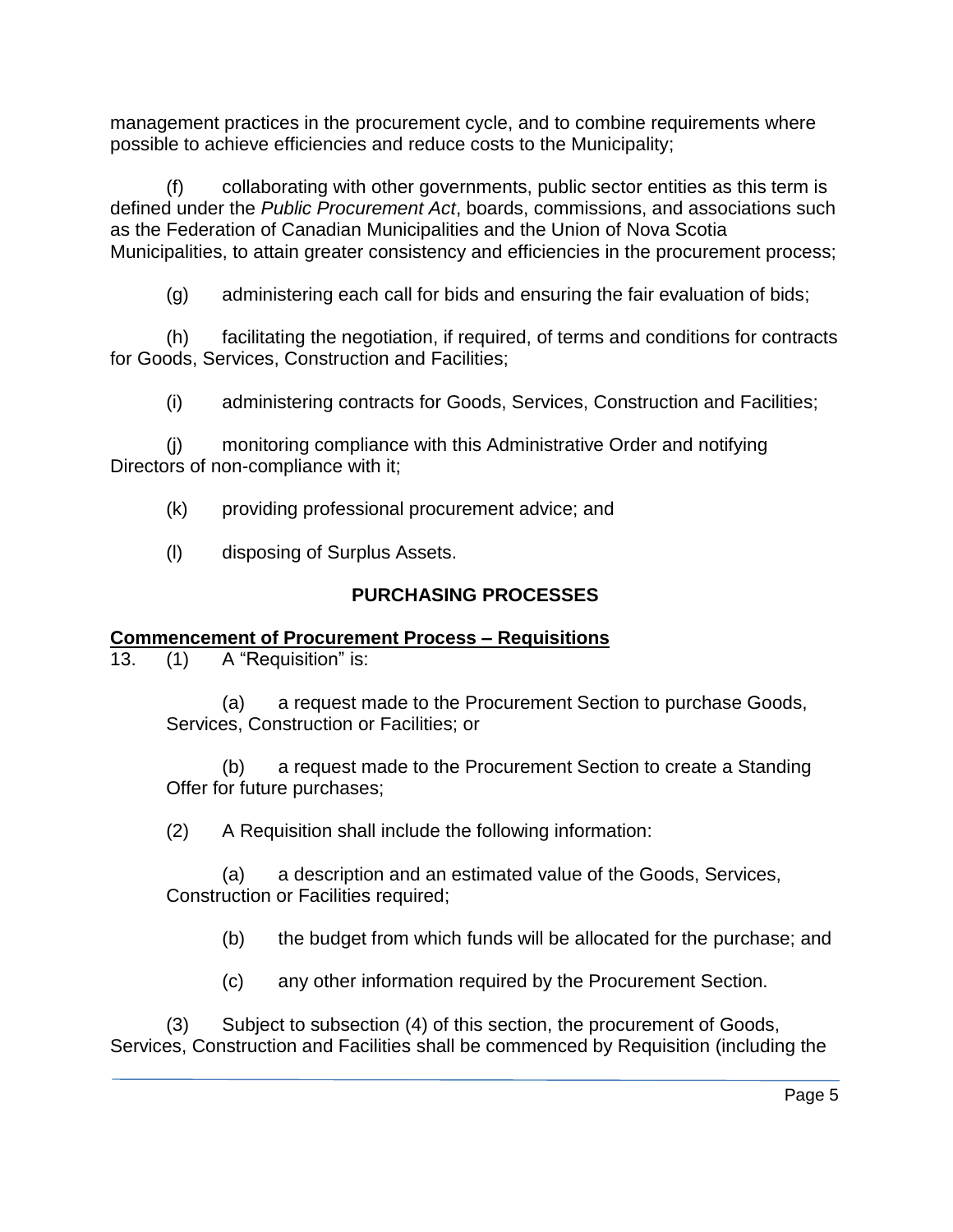establishment of Standing Offers, and purchases where the requirement is covered by the municipal stores system).

(4) A Requisition is not required to commence the procurement process:

(a) for Low Value purchases valued at less than \$10,000 made pursuant to section 18;

(b) for purchases made under Emergency Circumstances pursuant to section 27; or

(c) for draws made from Standing Offers.

## **Authority to Make a Requisition**

14. (1) The authorities for making a Requisition are as follows:

| Manager                                                                   | <b>Director</b> | CAO        |
|---------------------------------------------------------------------------|-----------------|------------|
| Per delegation of authority<br>from Director [not to exceed<br>\$100,000] | Any amount      | Any amount |

(2) The Procurement Section shall maintain a list of all delegations of Requisition authority submitted by the Director pursuant to subsection (1) of this section

(3) No Requisition shall be made unless the funds for the estimated purchase amount are clearly identified in a Council approved budget or business plan.

# **Posting of Procurement Opportunities**

15. (1) Subject to subsection (2) of this section, the Procurement Section shall post all procurement opportunities with estimated values of \$10,000 or greater on the Procurement Web Portal.

(2) The Procurement Section is not required to post Requests for Quotation valued at less than \$25,000 on the Procurement Web Portal.

# **Procurement Opportunities and Bids to be in Writing**

16. (1) Subject to subsection (2) of this section, the Procurement Section shall ensure that all procurement opportunities and bids valued at \$10,000 or greater are made in writing.

(2) Requests for Quotation and bids in response thereto valued at less than \$25,000 may be made verbally if, in the opinion of the Procurement Section, there is insufficient time to issue a Request for Quotation in writing or to consider written bids;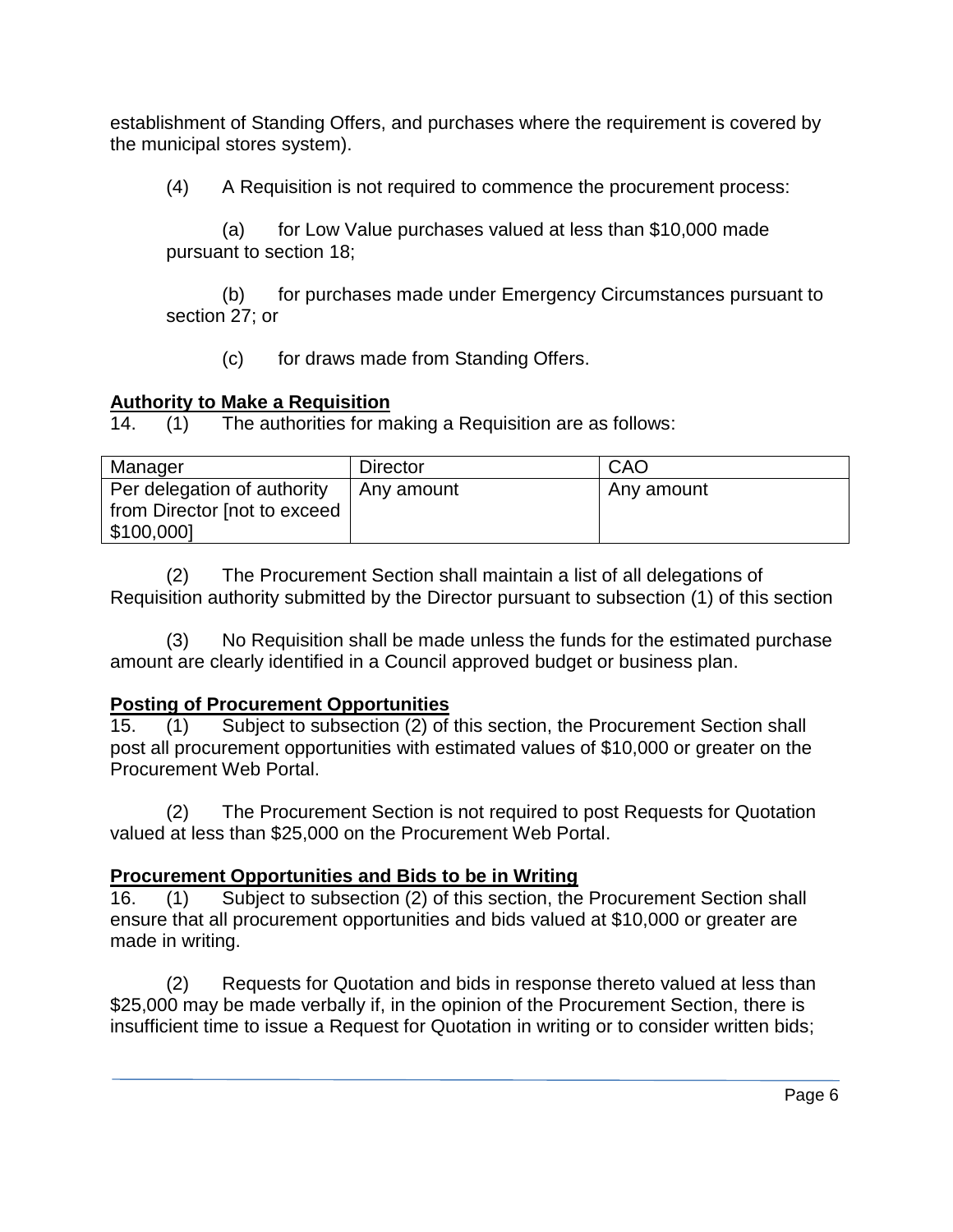## **Openings**

17. (1) Bids will be accepted in accordance with the closing time and date stipulated in the solicitation.

(2) The Manager of Procurement may conduct public openings at his or her discretion.

(3) Where the Manager of Procurement determines that there will be a public opening, the public opening shall be at a designated location, date and time.

# **STANDARD METHODS OF PROCUREMENT**

# **Low Value**

18. A Low Value purchase is a purchase that is under \$10,000 and is:

- (a) not routine in nature; and
- (b) not included in a Standing Offer or available in inventory.

## **Standing Offers**

19. (1) A Standing Offer is a formal offer whereby a vendor commits to providing Goods, Services, Construction or Facilities to the Municipality at specific prices for a specific period of time, when and if required by the Municipality.

(2) The Manager of Procurement may negotiate and make modifications to a Standing Offer that he or she determines to be in the best interests of the Municipality, such as adding or deleting items or extending the duration of a Standing Offer.

(3) Standing Offers of the Government of the Province of Nova Scotia or other public sector entities may be used where, in the opinion of the Manager of Procurement, it is in the best interest of the Municipality.

(4) Standing Offers may be established through a Request for Standing Offer or through a separate method of procurement such as a Request for Tender, Request for Quotation, Request for Proposal, or Sole Source.

(5) For the purposes of contract award, the total estimated value of the Standing Offer shall be used to determine the appropriate approval authority.

(6) Individual draws from a Standing Offer shall be approved by a Director.

(7) A Director may delegate his or her authority under subsection (6) of this section, and a list of such delegations shall be provided to and maintained by the Procurement Section.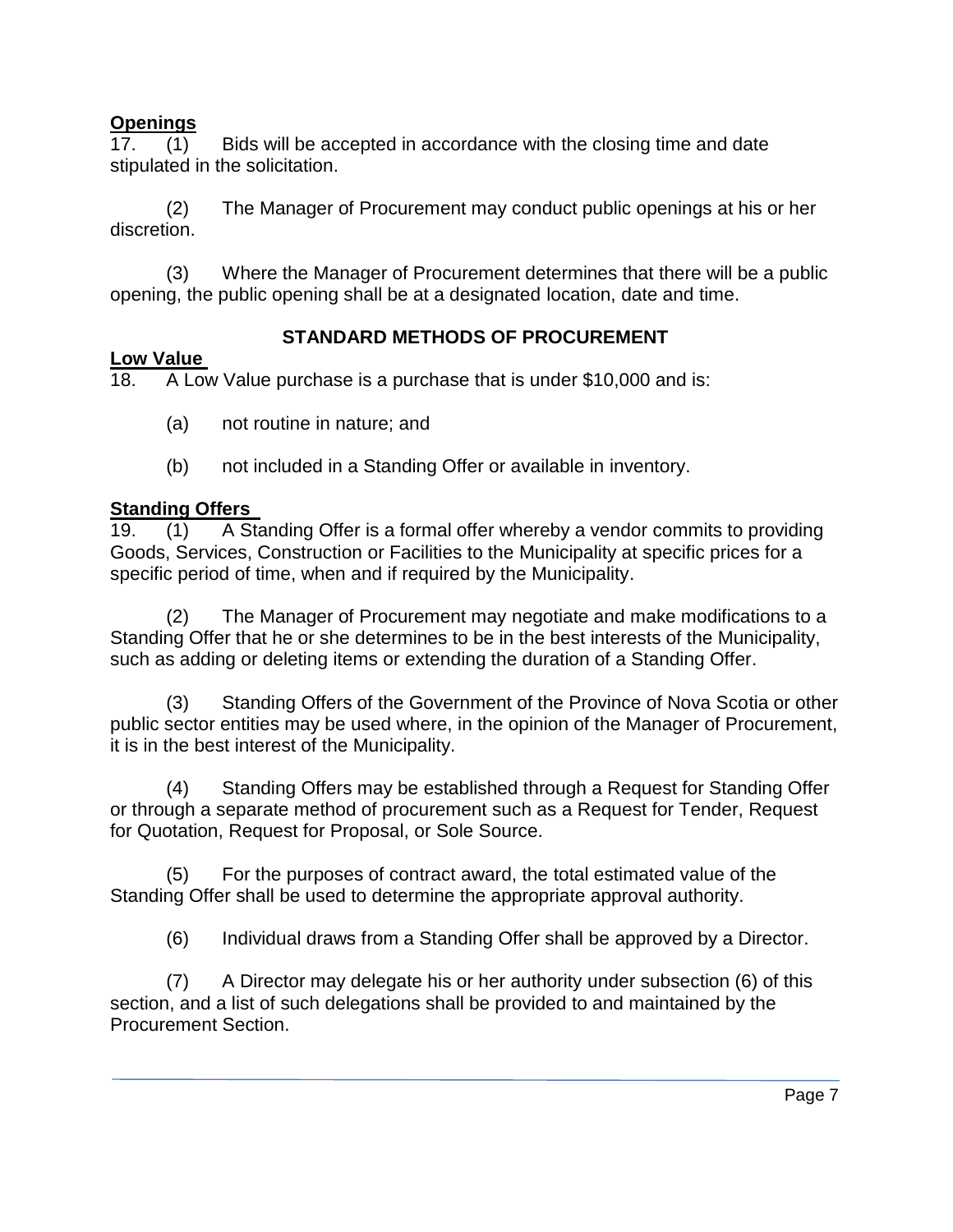## **Request for Tender**

20. (1) A Request for Tender is a formal, competitive, sealed-bidding process.

(2) A Request for Tender may be used when:

(a) detailed specifications are available that permit the evaluation of bids against stated criteria;

- (b) an award can be made without negotiation; and
- (c) the bids and prices are provided without condition or reservation.

(3) A contract resulting from a Request for Tender is normally awarded to the lowest total cost or highest revenue bid received from a qualified bidder meeting the requirements of the Request for Tender (unless such bid is determined not to be Best Value or in the best interests of the Municipality).

#### **Request for Proposal - Generally**

21. (1) A Request for Proposal is an invitation to proponents to describe how their services, methods, equipment or products can address and meet specific needs or resolve a problem, requirement, or objective of the Municipality.

(2) A Request for Proposal shall include evaluation criteria that will be used to score the proposals.

(3) A Request for Proposal shall be either binding or non-binding.

(4) An award of a contract resulting from a binding or non-binding Request for Proposal shall be made to the proponent whose proposal is determined to provide Best Value or otherwise be the most advantageous to the Municipality based upon criteria for evaluation set out in the Request for Proposal and fairly applied to all proposals.

(5) As price is only one of the factors taken into consideration in obtaining Best Value, the contract may not necessarily be awarded to the lowest price proposal.

#### **Binding Request for Proposal**

22. (1) A binding Request for Proposals is a formal, competitive, sealed-bidding process.

(2) In a binding Request for Proposals there is no negotiation with bidders but discussions may be conducted with proponents after the date for the receipt of proposals for clarification purposes, provided that:

(a) all proponents are treated fairly;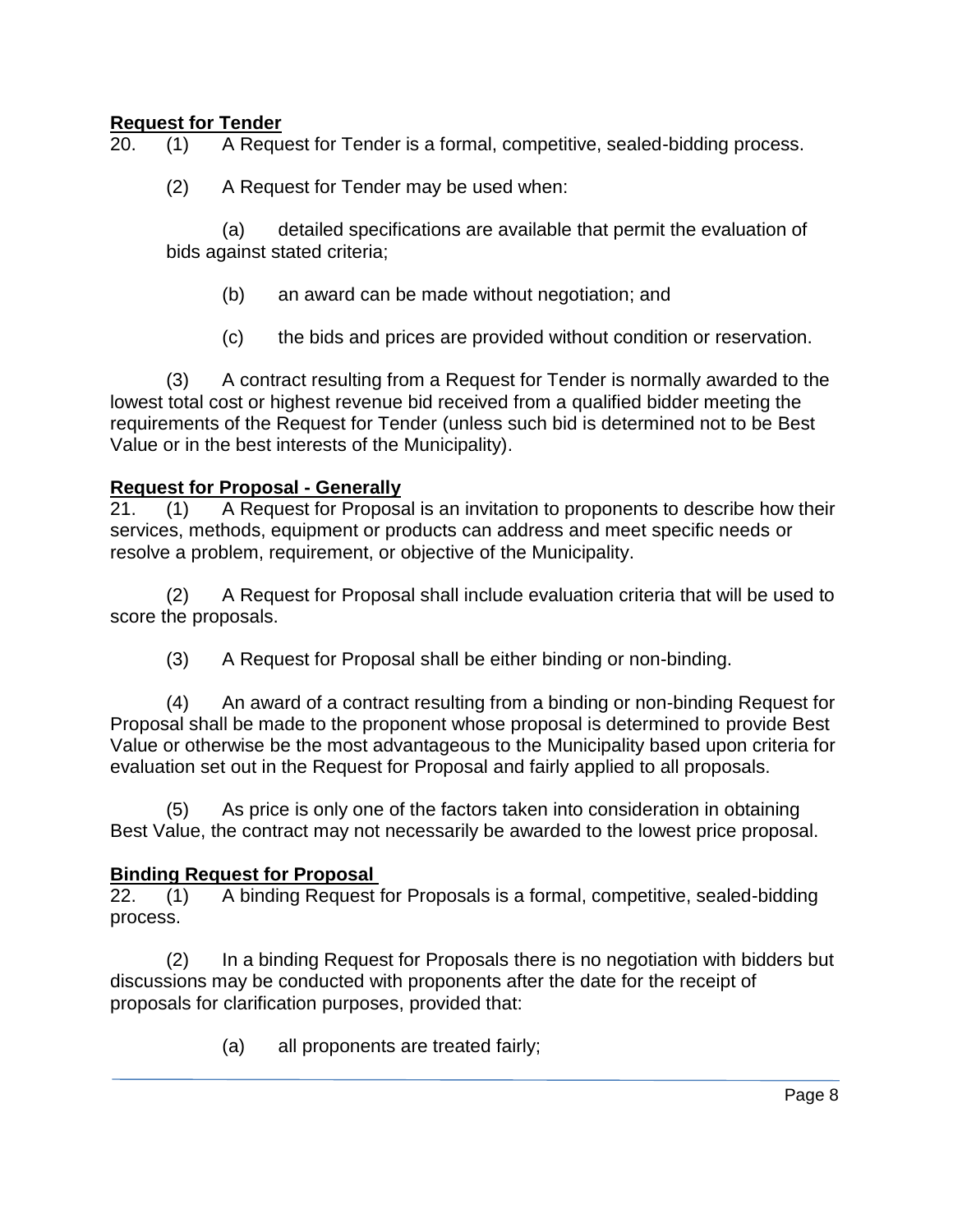(b) the content of the discussion with one proponent is not disclosed to another proponent; and

(c) no person other than the Procurement Section or Legal Services has discussions with proponents.

## **Non-binding Request for Proposal**

23. (1) A non-binding Request for Proposal is a flexible format that permits negotiation between the Municipality and one or more proponents.

(2) For a non-binding Request for Proposal, proponents are not required to submit bid security and may modify or revoke their proposals at any time prior to the execution of a contract.

## **Request for Quotation**

24. (1) A Request for Quotation is an informal request for prices that:

- (a) is either publicly posted or made by invitation to at least 3 vendors;
- (b) is normally used:
- (i) where a bid deposit and a performance bond is not required; and

(ii) where the price does not warrant the time and level of effort required for a formal tender process.

# **ALTERNATIVE METHODS OF PROCUREMENT**

## **Sole Source**

25. (1) A Sole Source purchase is a contract made with a vendor for the supply of Goods, Services, Construction or Facilities without going through a competitive process.

(2) A Sole Source purchase shall be negotiated or the result of a call for bids, or a combination thereof.

(3) A Sole Source Purchase may occur:

(a) to ensure compatibility with existing Goods or Services, to recognize exclusive rights, such as exclusive licenses, copyright and patent rights, or to maintain specialized products that must be maintained by the manufacturer or its representative;

(b) where there is an absence of competition for technical reasons and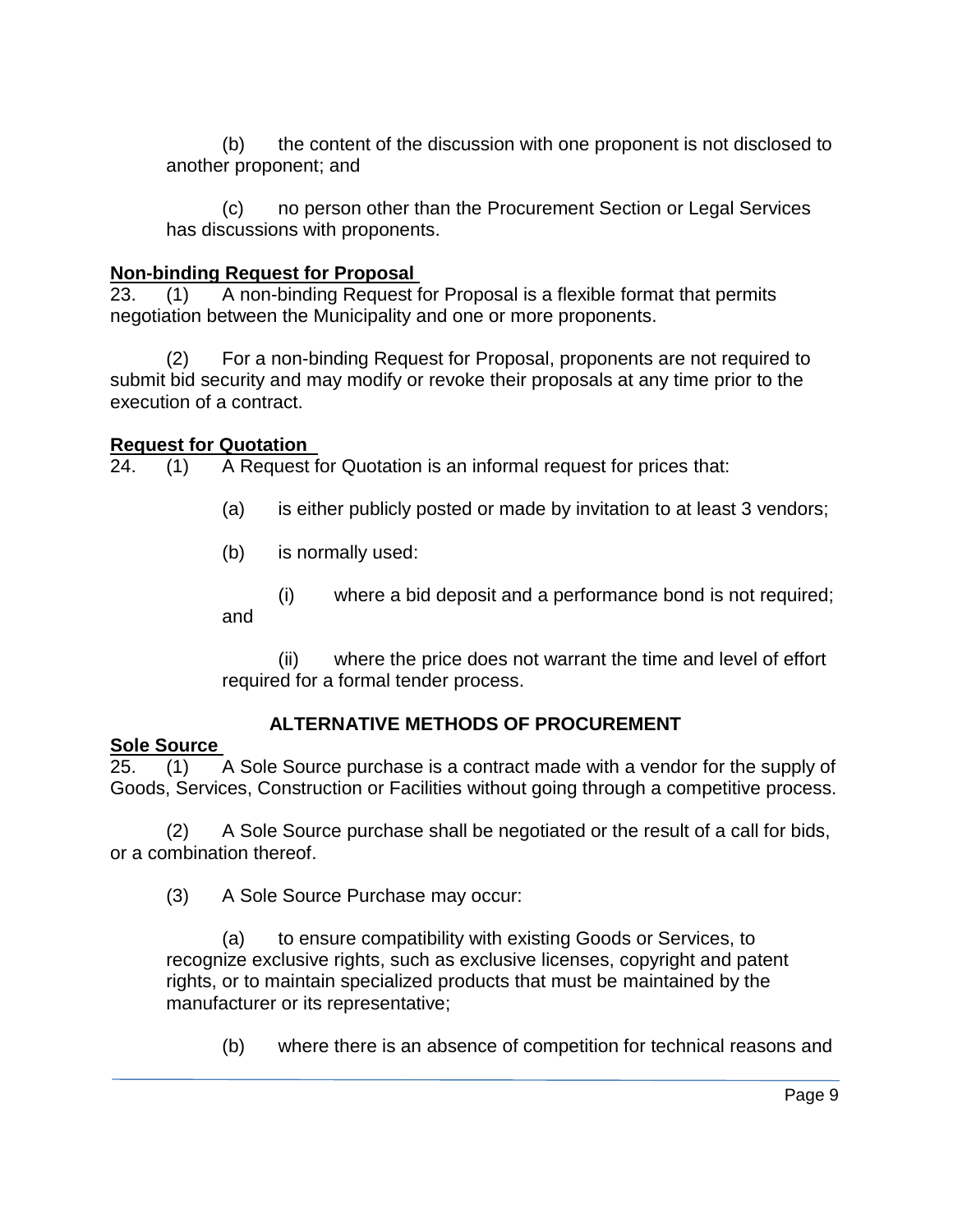the Goods or Services can be supplied only by a particular supplier and no alternative or substitute exists;

(c) for the procurement of Goods or Services the supply of which is controlled by a supplier that is a statutory monopoly;

(d) for the purchase of Goods on a commodity market;

(e) for work to be performed on or about a leased building or portions thereof that may be performed only by the lessor;

(f) for work to be performed on property by a contractor according to provisions of a warranty or guarantee held in respect of the property or the original work;

(g) for a contract to be awarded to the winner of a design contest;

(h) for the procurement of a prototype of a first Good or Service to be developed in the course of and for a particular contract for research, experiment, study or original development, but not for any subsequent purchases;

(i) for the purchase of Goods under exceptionally advantageous circumstances such as bankruptcy or receivership, but not for routine purchases;

(j) for the procurement of original works of art;

(k) for the procurement of Goods intended for resale to the public;

(l) for the procurement from philanthropic institutions, prison labour or persons with disabilities;

(m) for the procurement of Goods, Services, Construction or Facilities from a public body or a not-for-profit corporation; or

(n) for the procurement of Goods or Services (not exceeding \$25,000) for the purpose of evaluating or piloting new or innovative technology with demonstrated environmental, economic or social benefits when compared to conventional technology, but not for any subsequent purchases.

# **Exceptional Circumstances**

26. (1) An Exceptional Circumstances purchase is a contract made with a vendor for the supply of Goods, Services, Construction or Facilities that may or may not be made through a competitive process.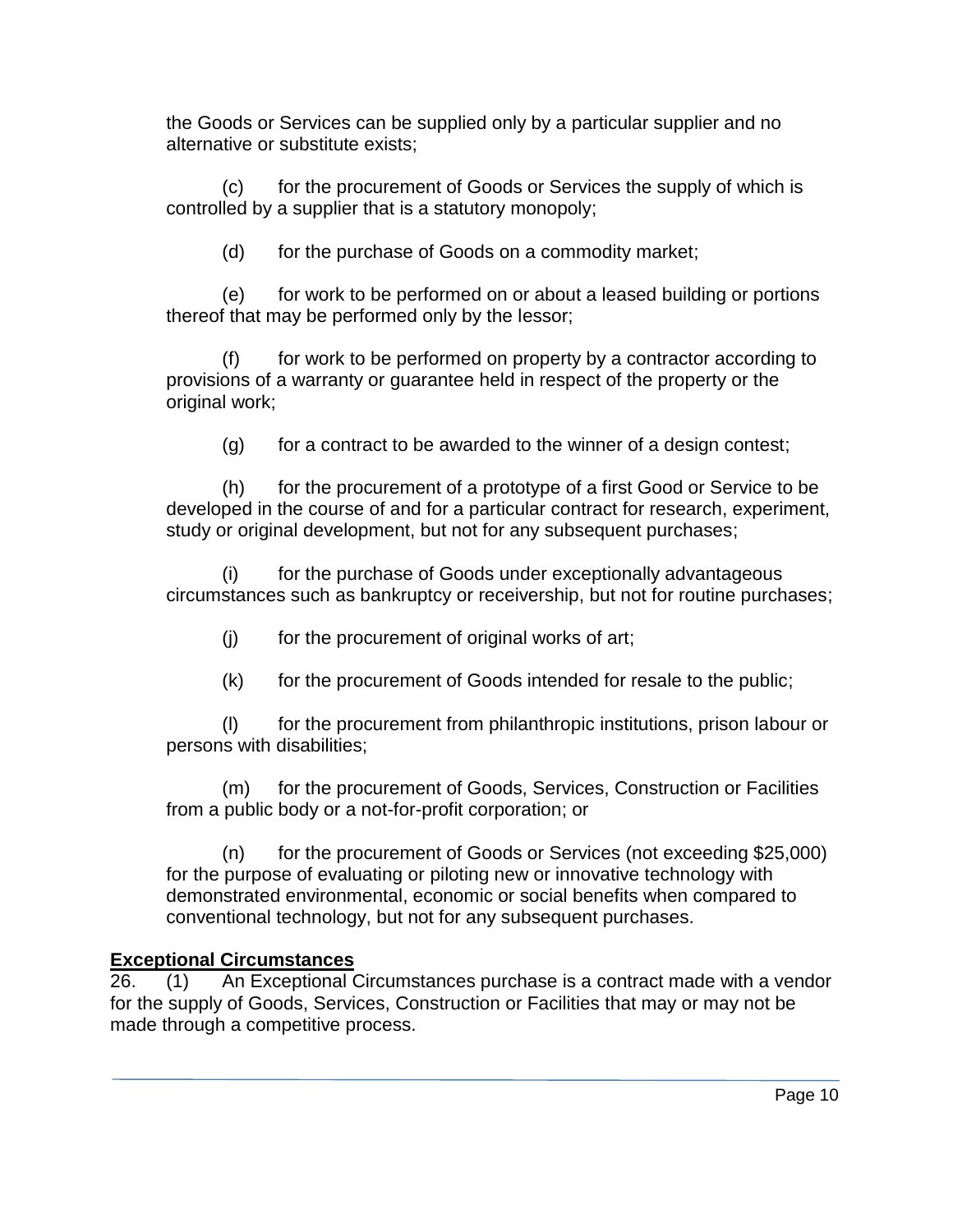(2) An Exceptional Circumstances purchase shall be negotiated or the result of a call for bids, or a combination thereof.

(3) Exceptional Circumstances exist:

(a) where:

(i) there is the absence of bids in response to an open or selective public tender, or

(ii) the bids submitted have not been in conformity with the essential requirements in the public tender;

(b) where Goods or Services regarding matters of a confidential or privileged nature are to be purchased and the disclosure of those matters through an open tendering process could reasonably be expected to compromise government confidentiality, cause economic disruption or otherwise be contrary to the public interest;

(c) where compliance with the open tendering provisions of this Administrative Order would interfere with the Municipality's ability to maintain security or order, or to protect human, animal or plant life or health;

(d) where items are offered for purchase by tender or auction; or

(e) where the extension to the duration of an existing contract or the reinstatement of an expired contract would be more cost effective or beneficial to the Municipality.

# **Emergency Circumstances**

27. (1) An Emergency Circumstances purchase is a contract made with a vendor where an unforeseeable situation of urgency exists and the Goods, Services, Construction or Facilities cannot be obtained in time by means of open procurement procedures.

(2) Emergency Circumstances purchases shall be completed using the most expedient method, but shall take economy into consideration.

(3) For Emergency Circumstances purchases, the authorizing person is required to report the emergency in a timely fashion, in writing, to the next level of authority and a copy shall be provided to the Manager of Procurement.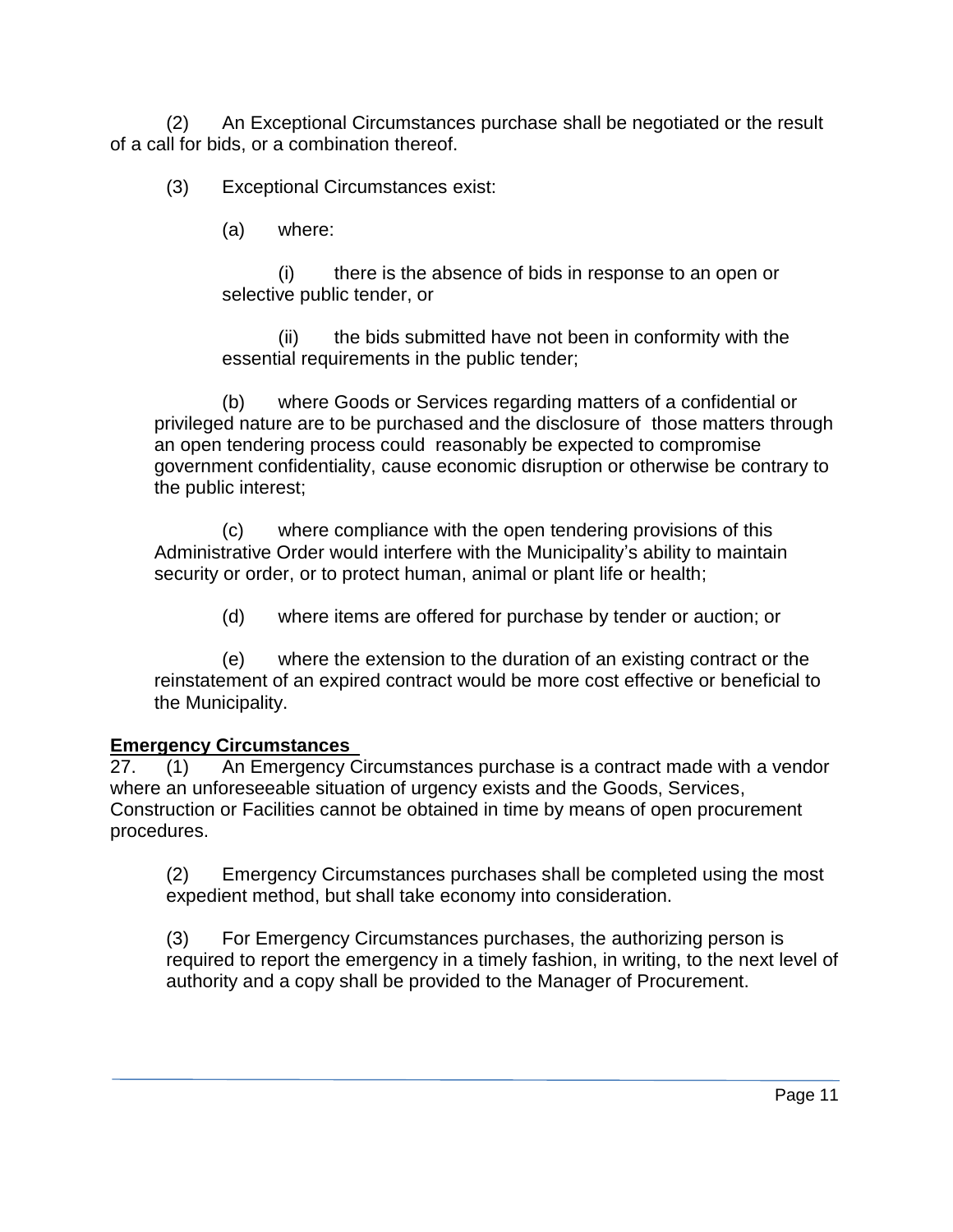## **OTHER PROCUREMENT INSTRUMENTS**

## **General**

28. (1) The following is a non-exclusive list of other procurement instruments that may be used by the Procurement Section for the purposes described or to create a shortlist of potential bidders, but shall not be used for the purpose of purchasing Goods, Services, Construction or Facilities.

(2) A standard or alternative method of procurement identified above shall be used to make purchases.

## **Request for Information**

29. A Request for Information is an invitation for the marketplace for the purpose of providing information on the scope or specifications of Goods, Services, Construction or Facilities contemplated to be procured by the Municipality.

## **Request for Expression of Interest**

30. A Request for Expression of Interest is an invitation for the purpose of determining the interest in the marketplace in providing Goods, Services, Construction or Facilities contemplated to be procured by the Municipality.

## **Request for Qualification**

31. A Request for Qualification is an invitation to suppliers of Goods, Services, Construction or Facilities for the purpose of pre-qualifying bidders for other solicitations where the nature of the Goods, Services, Construction or Facilities to be acquired requires ascertaining minimum standards.

# **SPECIAL SERVICES**

## **Engineers, Land Surveyors and Architects**

32. (1) Contracts for Services provided by Engineers, Land Surveyors and Architects with fees estimated to have a value greater than \$100,000 or a duration estimated to exceed 6 months, shall be procured by a standard method of procurement, with notice of the solicitation given on the Procurement Web Portal.

(2) Contracts for Services provided by Engineers, Land Surveyors and Architects with fees estimated to have a value less than or equal to \$100,000 and a duration estimated not to exceed 6 months may either be procured by a standard method of procurement, or from professional firms who are prequalified and registered on a list maintained by the Procurement Section.

(3) The Procurement Section shall be guided by the Province of Nova Scotia's "*Procurement Process: Architects & Professional Engineering Services*" for the procurement of Services provided by Engineers, Land Surveyors and Architects, except that: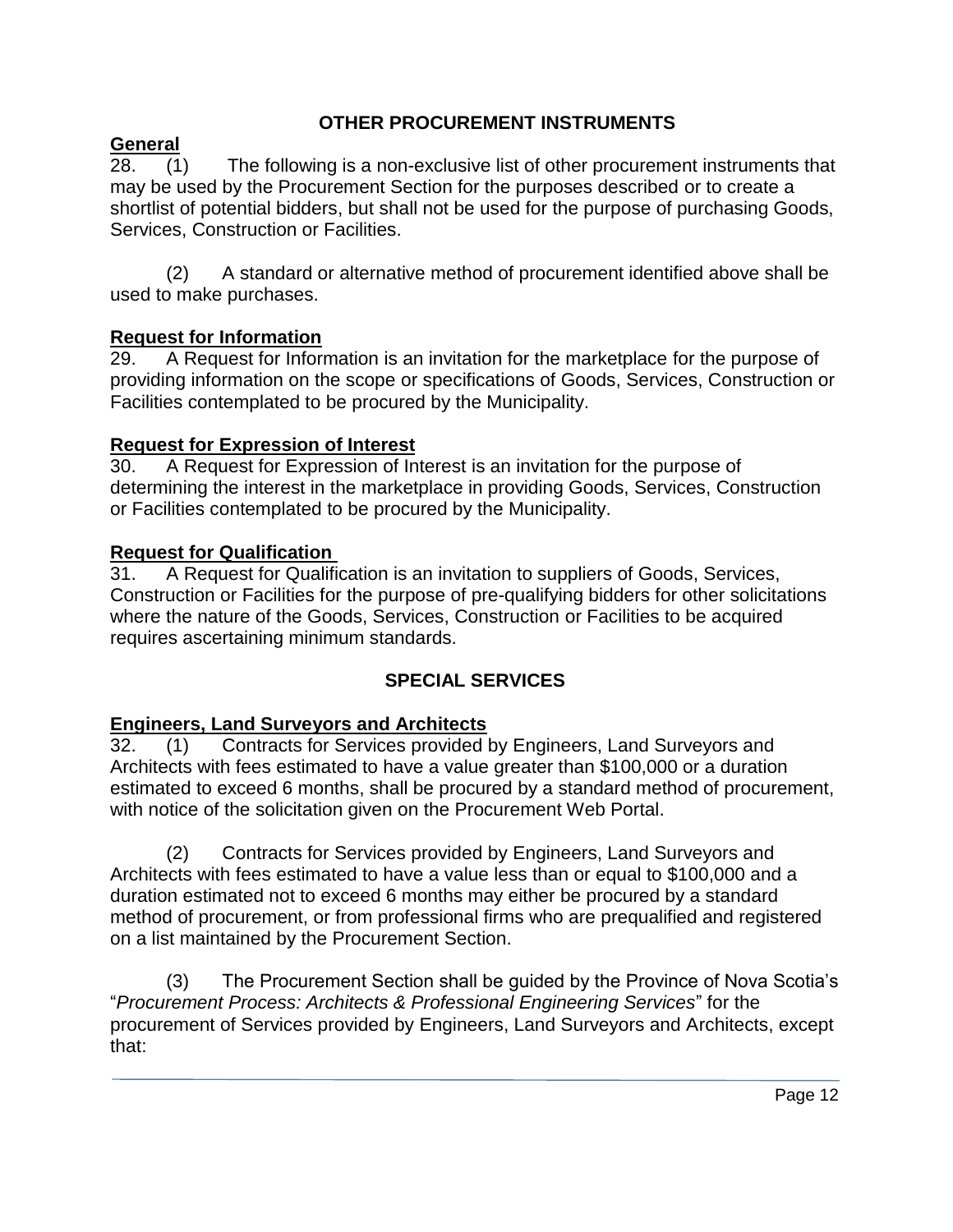(a) the Request for Qualifications shall be advertised by the Procurement Section every 2 years (rather than annually); and

(b) contracts shall be awarded to the firm that submits the lowest price or represents Best Value (rather than the firm that submits the median price).

## **Auditing Services**

33. (1) Services of external financial auditors shall be acquired by a standard method of procurement at intervals not greater than every 5 years.

(2) Services of external financial auditors may be contracted on a 1 year term to be renewed on an annual basis up to a 5 year maximum, on terms satisfactory to the Municipality.

(3) Selection of an external financial auditor shall be completed by the Audit and Finance Standing Committee of Council who shall recommend the selection of an External Auditor to Council.

(4) Annual renewal of the contract for External Audit services shall be made by the Audit and Finance Standing Committee.

# **AWARDING CONTRACTS**

## **Pre-requisites to Award Contracts**

34. (1) The following pre-requisites shall apply to the approval of any contract award:

(a) the funds and program shall be approved by Council as part of the business planning and budget process;

(b) the Goods, Services, Construction or Facilities shall be consistent with the approved program deliverables;

(c) the purchasing processes set out in sections 13 through 17 shall have been followed; and

(d) The award must be the result of one of the standard or alternative methods of procurement described in sections 18 through 27.

(2) Any award requiring the approval of the CAO or Council under section 36 requires a recommendation report and any such report shall:

(a) be prepared by the Business Unit;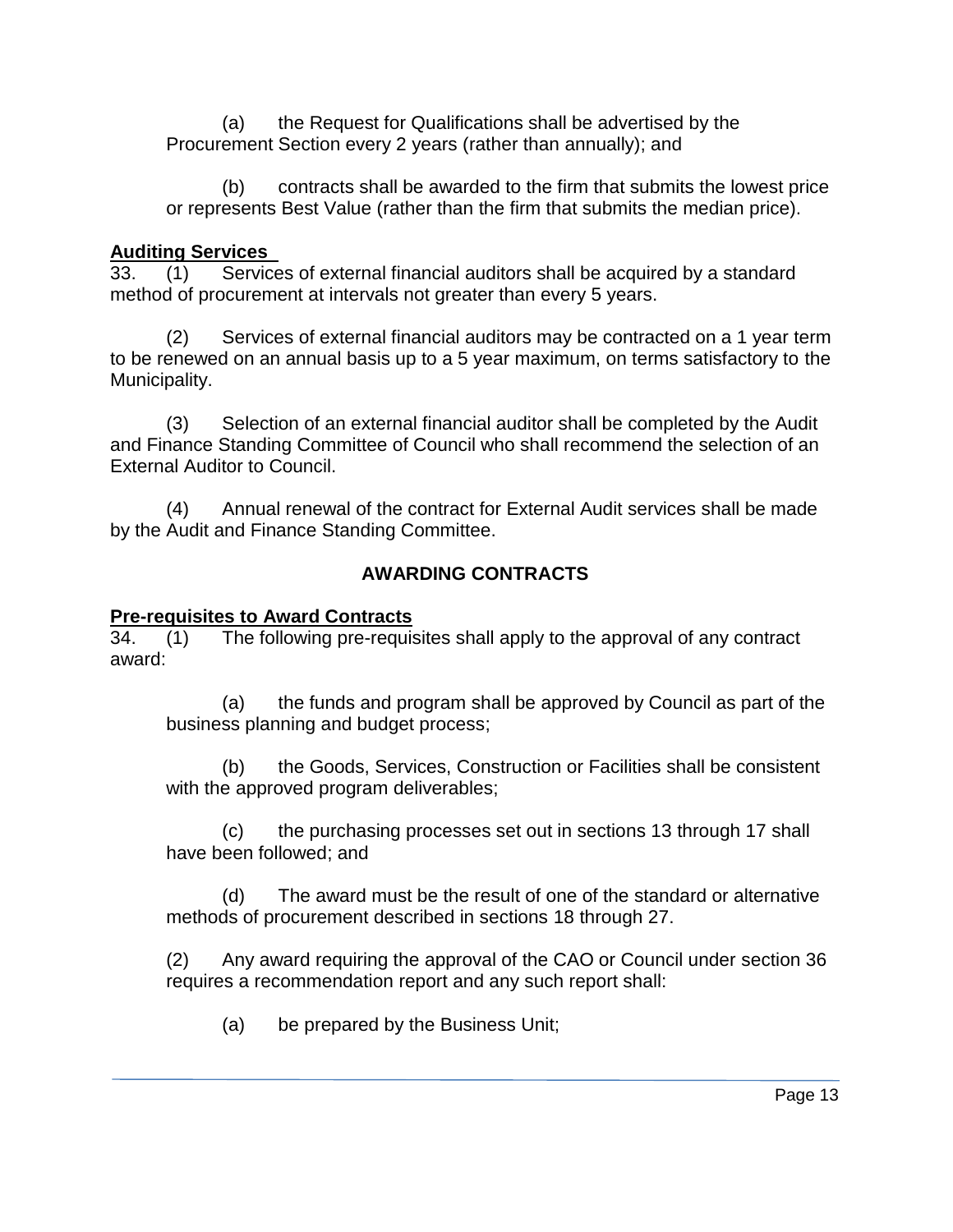(b) be approved by the Manager of Procurement or his or her delegate;

(c) provide details of the recommended purchase and describe the method of procurement used; and

(d) be signed by the appropriate Director and forwarded to the CAO or Council for approval.

(3) Awards may be subject to other policies or legislative requirements such as the Transaction Policy, the Changes to Cost Sharing for Capital Projects Policy, or Ministerial Approval for long term commitments.

## **Tie Bids**

35. (1) In the case of a tie bid, the Manager of Procurement may request the tie bidders to submit a best and final offer.

(2) In the case the best and final offer pursuant to subsection (1) of this section is not successful and a tie bid still occurs, the contract may be awarded on the basis of a coin flip.

## **Award Authority**

36. (1) The approval authority limits for the awarding of contracts are as follows:

| <b>Method</b>                                                          | <b>Manager</b> | <b>Director</b> | <b>CAO</b>  | <b>Council</b> |
|------------------------------------------------------------------------|----------------|-----------------|-------------|----------------|
| Low Value Purchase                                                     | \$10,000       | \$10,000        | \$10,000    | \$10,000       |
| Request for Tender,                                                    | Per delegation | \$100,000*      | \$2,000,000 | Any            |
| Request for Quotation,                                                 | of authority   |                 |             | amount         |
| and Request for Proposal                                               | from Director  |                 |             |                |
|                                                                        | not to exceed  |                 |             |                |
|                                                                        | \$100,000]     |                 |             |                |
| <b>Standing Offer</b>                                                  | \$5,000,000    | \$5,000,000     | \$5,000,000 | Any            |
| (if established through a                                              | (Manager of    | (Director of    |             | Amount         |
| standard method of                                                     | Procurement    | Finance         |             |                |
| procurement)                                                           | only)          | only)           |             |                |
| Sole Source                                                            | Per delegation | \$50,000        | \$100,000   | Any            |
|                                                                        | of authority   |                 |             | amount         |
|                                                                        | from Director  |                 |             |                |
|                                                                        | not to exceed  |                 |             |                |
|                                                                        | \$25,000]      |                 |             |                |
| Exceptional                                                            | Not permitted  | <b>Not</b>      | Any amount  | Any            |
| Circumstances                                                          |                | permitted       |             | amount         |
| Emergency                                                              | Any amount     | Any amount      | Any amount  | Any            |
| Circumstances<br>*not exceeding $$200000$ if clause $26(2)(f)$ applies |                |                 |             | amount         |

 $\,$  not exceeding \$2,000,000 if clause 36(2)(f) applies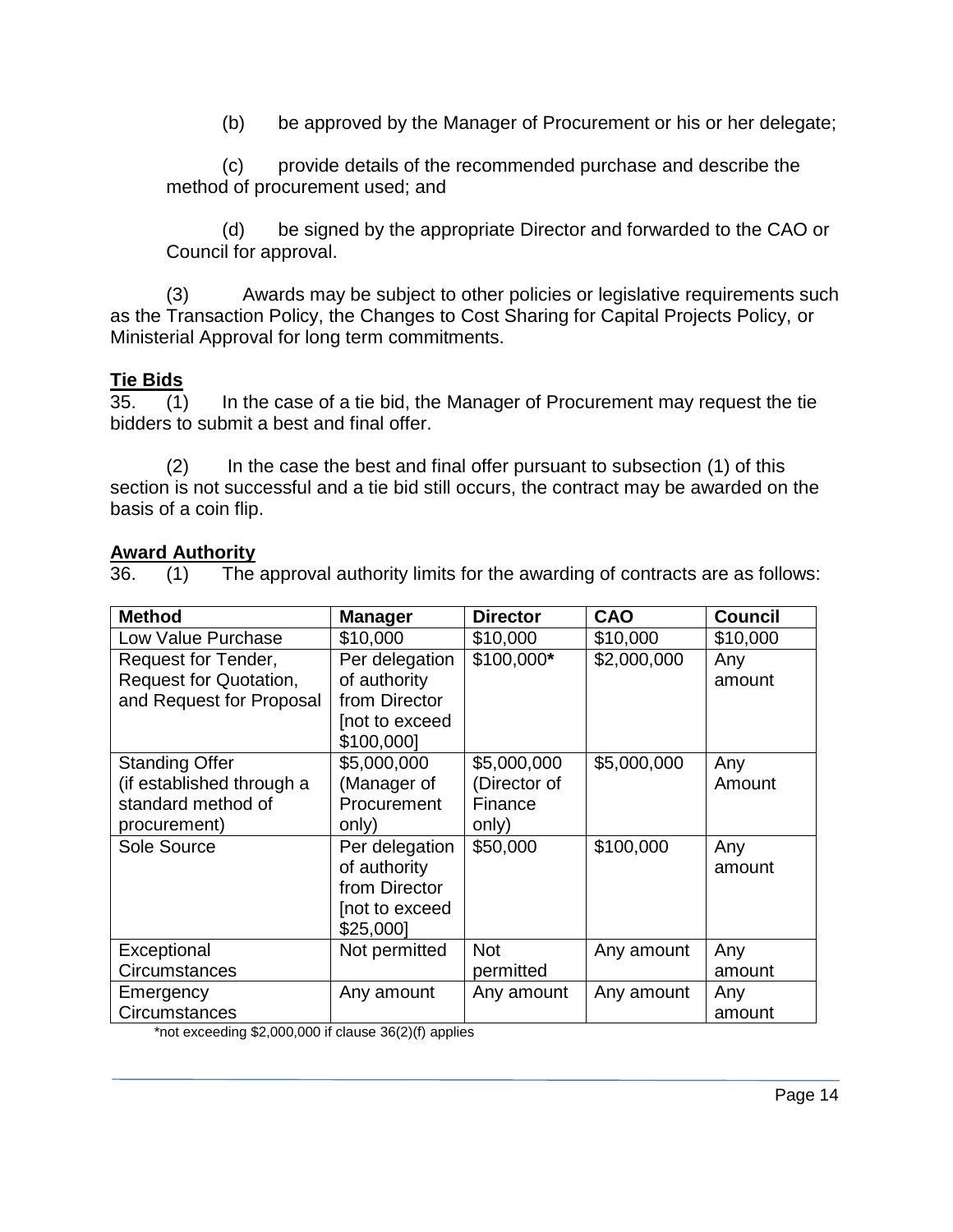(2) Notwithstanding the approval authority limits listed in the chart in subsection (1) of this section:

(a) the CAO may approve a contract award of any amount when Council is on summer or December holiday break;

(b) a contract must be forwarded to the CAO for approval where it involves financing arrangements (such as loans, leases and rentals) extending beyond the end of the current fiscal year, and to Council where it involves financing arrangements extending beyond 5 years;

(c) a contract award must be forwarded to Council for approval where there is a legislative requirement for Council to approve the award, or where the CAO is of the opinion that the award is a matter best dealt with by Council;

(d) a contract award must be reviewed by Legal Services and forwarded to the CAO or Council for approval where the proposed vendor is not the lowest-priced bidder or highest-scoring proponent;

(e) the approval authorities for awards related to the procurement of Facilities are set out in a separate Administrative Order or policy of Council such as *The Transaction Policy*; and

a Director may approve the award of a contract not exceeding \$2,000,000 when:

(i) prior to Requisition, the Director prepares a report for the CAO recommending the purchase and receives written approval from the CAO to make the purchase;

(ii) the award is the result of a Request for Tender, Request for Quotation or Request for Proposal;

(iii) the value of the contract to be awarded does not exceed 110% of the estimated value of the contract as reported to and approved by the CAO in accordance with subclause (i) of this clause; and

(iv) the proposed vendor is the lowest-priced bidder or highestscoring proponent.

# **Signing Authority**

37. (1) The following pre-requisites apply to the execution of any contract on behalf of the Municipality: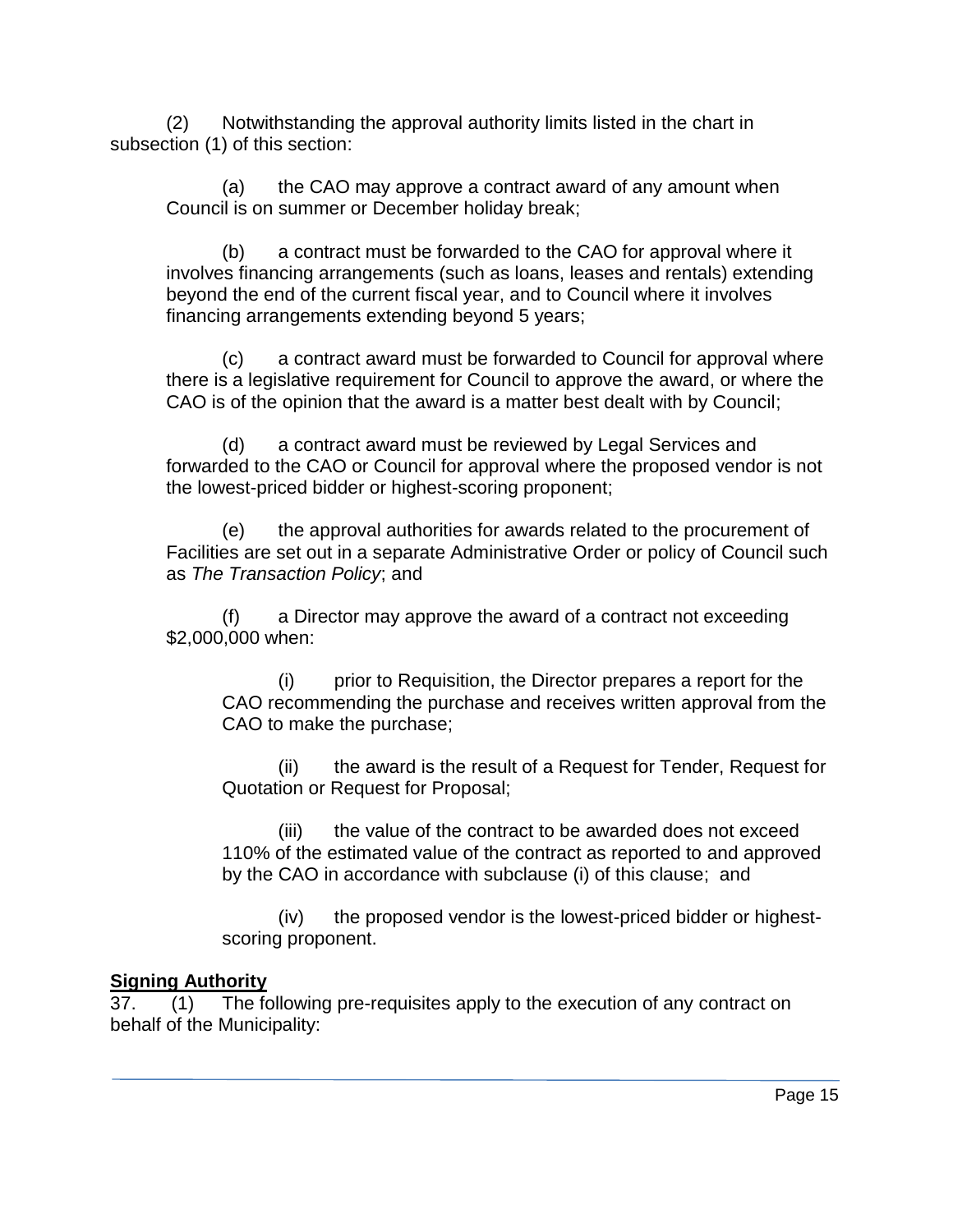(a) the award of the contract must be approved in accordance with the authorities set out in section 36 of this Administrative Order; and

(b) the contract must be stamped "Approved as to Form and Authority" by Legal Services or be in the form of a template approved by Legal Services.

(2) The authorities for the execution of procurement contracts on behalf of the Municipality are as follows:

| <b>Position</b>        | <b>Signing Authority</b>                             |
|------------------------|------------------------------------------------------|
| CAO                    | Any contract                                         |
| Manager of Procurement | Any contract where the vendor is bound to the        |
|                        | Municipality's standard terms & conditions           |
| <b>Director</b>        | Any contract where the award has been approved by    |
|                        | the Director or by an employee in the Director's     |
|                        | <b>Business Unit.</b>                                |
| Manager                | Per delegation of authority from his or her Director |

(3) The CAO may set further conditions or procedures and make further delegations regarding signing authority provided that such conditions, procedures and delegations are not inconsistent with this Administrative Order.

(4) A Director may delegate to one or more Managers in his or her Business Unit, his or her authority to execute contracts provided that:

(a) the Procurement Section is given a list of such delegations showing the delegate's name, position number and amount that he or she has been delegated; and

(b) the amount of the delegation is no greater than the Director's award authority pursuant to section 36.

## **Posting of Bid Results**

38. The Procurement Section shall post on the Procurement Web Portal the results of all solicitations publicly advertised on the Procurement Web Portal, including a list of vendors that submitted a bid, the winning bidder and the award amount.

## **Reporting of Awards**

39. (1) The Manager of Procurement shall provide a quarterly report to Council containing a list of:

- (a) all awards approved by the CAO,
- (b) all awards exceeding \$100,000, and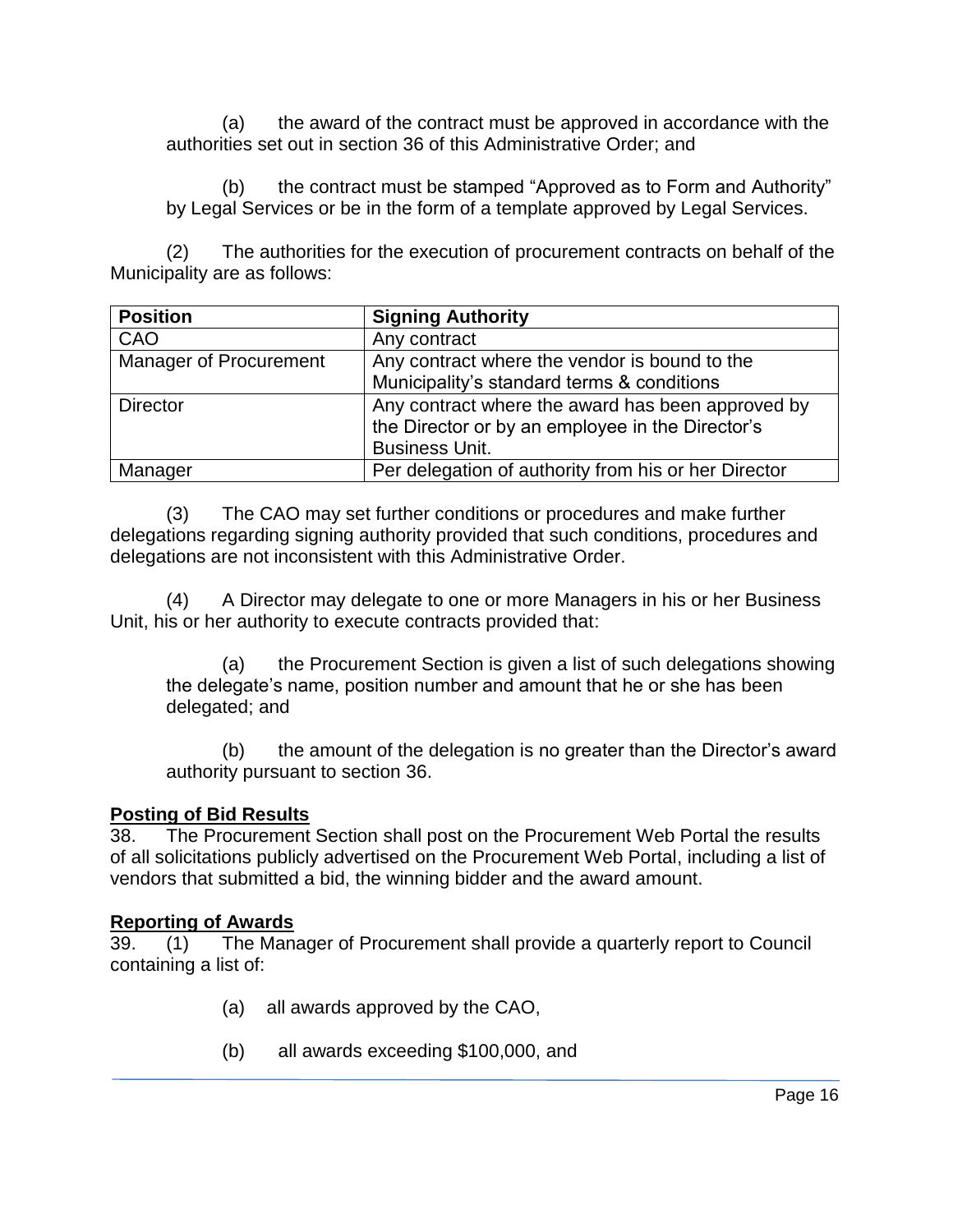(c) all awards of Sole Source, Emergency Circumstances and Exceptional Circumstances purchases exceeding \$50,000.

The report shall show the name of the contract, the name of the bidders and the amount of each bid (or the name of proponents and the score of each proposal), the amount of the contract award, the budgetary estimate and the project account number.

## **CONTRACT MANAGEMENT**

#### **Contract Amendments**

40. Contract amendments shall be made in accordance with Appendix B.

#### **Contract Options**

41. (1) The exercising of any option under a contract is subject to the identification and availability of sufficient funds approved by Council through the business planning and budget process.

(2) The authority to exercise any contractually defined option, including an option to extend a contract, is as follows:

| <b>Option Authority</b> | <b>Total Cost of</b><br><b>Exercising Option</b> |
|-------------------------|--------------------------------------------------|
| <b>Director</b>         | \$500,000                                        |
| CAO                     | \$2,000,000                                      |
| Council                 | Any Amount                                       |

#### **Contract Assignments**

42. The authority to consent to a request by a vendor to assign a contract to another person or entity is as follows:

| <b>Assignment Authority</b> | <b>Total Value of Contract</b> |
|-----------------------------|--------------------------------|
| Manager of Procurement      | \$500,000                      |
| CAO                         | \$2,000,000                    |
| Council                     | Any Amount                     |

## **Contract Terminations**

43. (1) The failure of a vendor to fulfill its obligations under any contract with the Municipality shall be documented by the Business Unit responsible for the contract.

(2) Legal Services and the Procurement Section shall be consulted prior to the termination of any contract by the Municipality.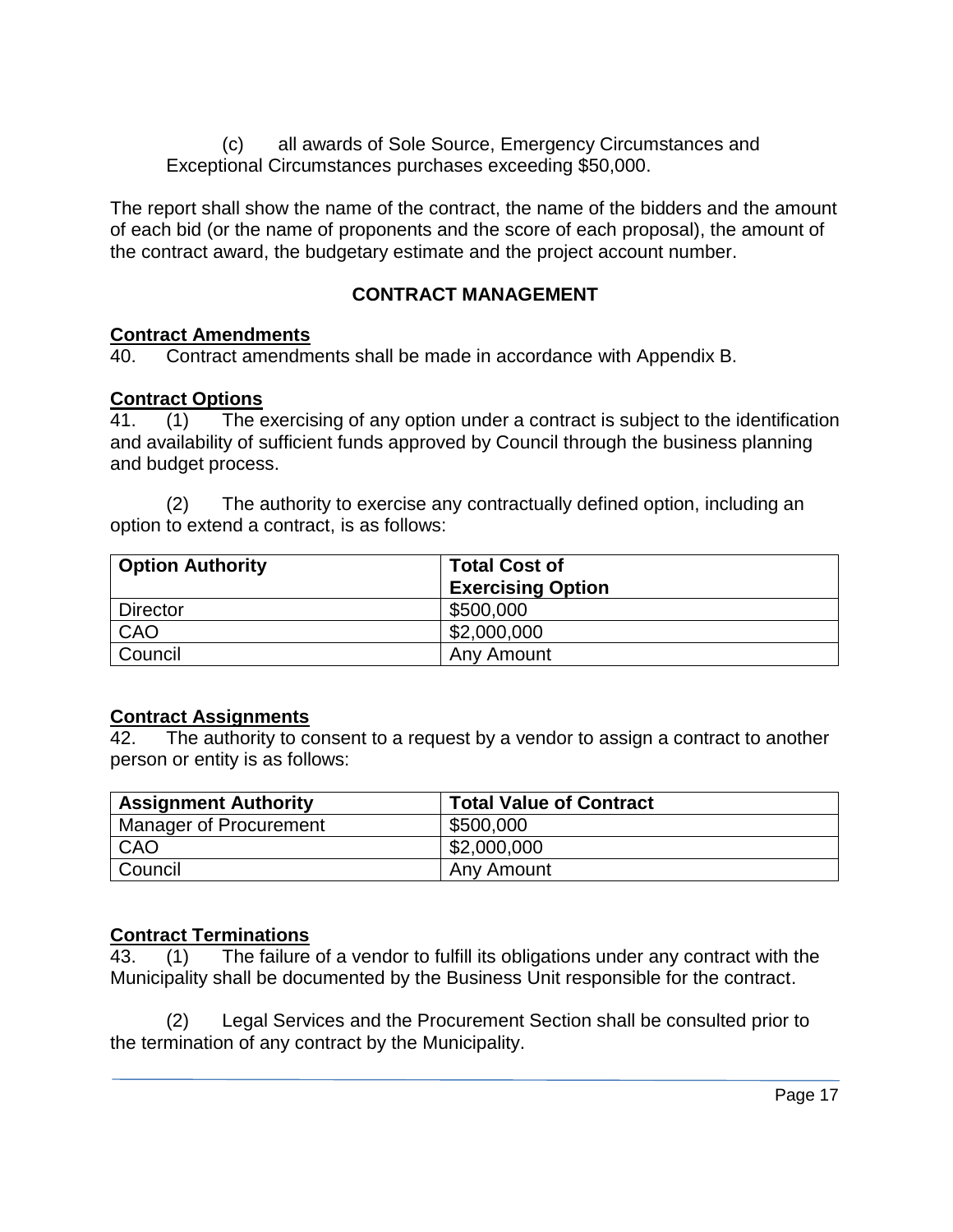(3) The authority to approve the termination of a contract due to the default by the vendor of its obligations, or otherwise is as follows:

| <b>Termination Authority</b> | <b>Total Value of Contract</b> |
|------------------------------|--------------------------------|
| <b>Director</b>              | \$500,000                      |
| CAO                          | \$2,000,000                    |
| Council                      | Any Amount                     |

#### **VENDOR PERFORMANCE**

## **Performance Files**

44. (1) Business Units shall complete a vendor evaluation scorecard at the completion of each contract or as otherwise directed by the Manager of Procurement.

(2) The Procurement Section shall maintain vendor performance files that contain information supplied by Business Unit and Procurement Section staff, including vendor evaluation scorecards.

(3) Vendor performance may be evaluated based on factors including safety, project management, scheduling and overall quality of work.

#### **Disqualification from Bidding**

 $\overline{45.}$  (1) Upon reasonable notice in writing to the vendor involved, and after a reasonable opportunity for response, a vendor may be disqualified or suspended from bidding on any Municipality solicitation for a period not exceeding 5 years for any of the following reasons:

(a) conviction of a vendor or a director, officer, owner or principal of a vendor for a criminal offense relating to:

(i) obtaining or attempting to obtain a contract or subcontract, or

(ii) any indication of a lack of business integrity or honesty;

(b) serious breach of contract indicating an unwillingness or inability of the vendor to perform a contract in accordance with the terms and conditions or specifications thereof;

(c) unsatisfactory performance of the vendor for one or more contracts with the Municipality;

(d) the offer of any gratuity to a member of Council, official or employee of the Municipality by a vendor for consideration; or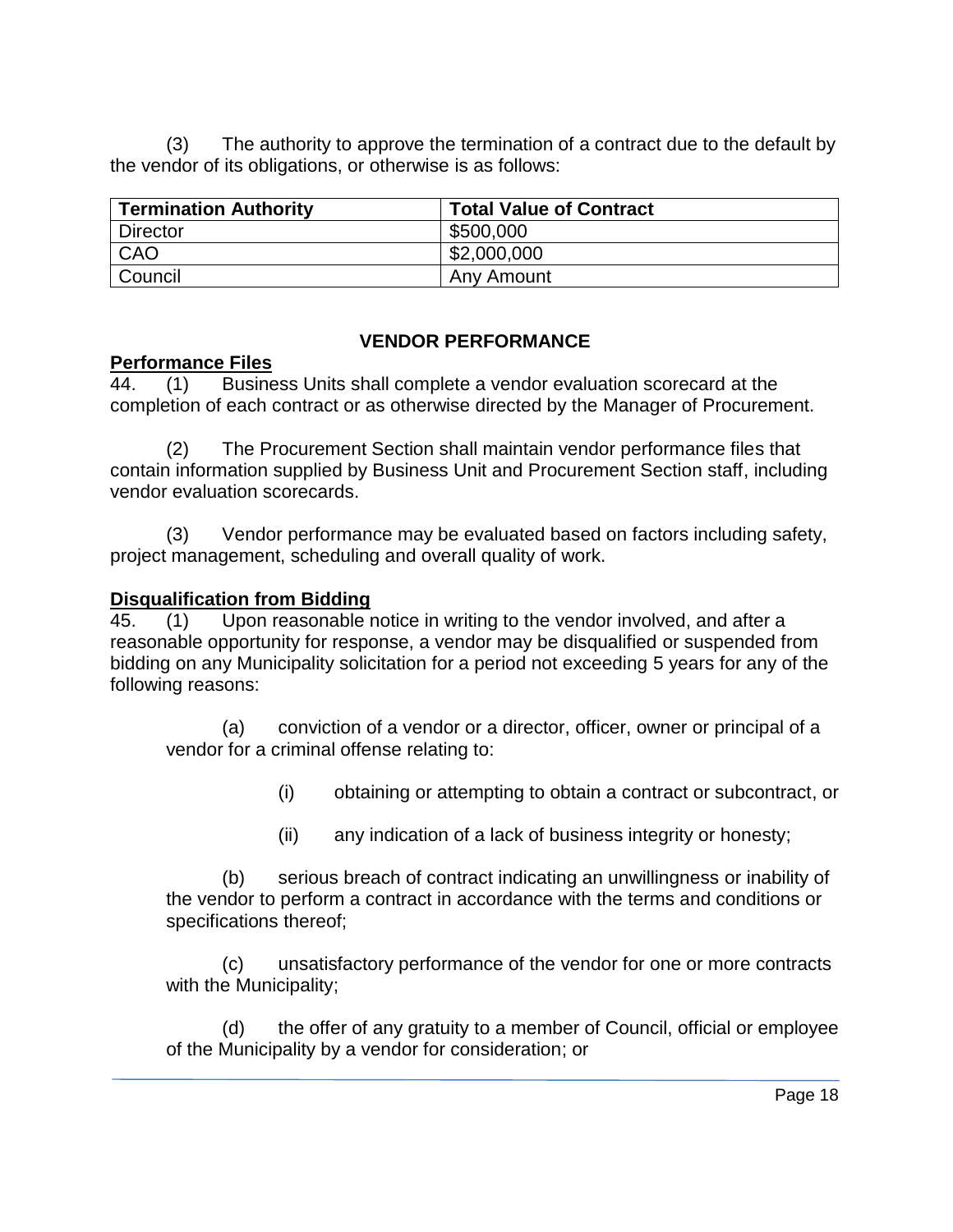(e) the engagement by the vendor in any frivolous, vexatious or abusive litigation against the Municipality.

(2) A written decision shall be issued to the vendor disqualified or suspended setting out its reasons for disqualification or suspension.

(3) Disqualification of a vendor shall be approved by the CAO.

(4) Disqualification applies to the vendor and its owner(s) and principal(s).

## **Debriefings**

46. (1) A bidder may request a debriefing after a contract is awarded if the request is made in writing to the Manager of Procurement within 10 business days of the award notice being posted on the Procurement Web Portal.

(2) At a debriefing, bidders can find out how their bid scored against published criteria, obtain comments from the evaluation team on their bid, and gather information on how future submissions may be improved.

(3) At a debriefing, bids shall not be compared to each other, nor shall information on other bids be provided.

# **Complaints**

47. Complaints from bidders shall be made and addressed in accordance with the procedure set out in Appendix C.

# **DISPOSAL OF SURPLUS ASSETS**

# **Method of Disposal**

48. (1) Where practical, Business Units shall make Surplus Assets available to other Business Units and Agents before seeking to dispose of them outside of the Municipality.

(2) The Procurement Section shall arrange for the sale of Surplus Assets that cannot be redistributed internally.

(3) Surplus Assets shall be sold by the most effective means in order to obtain the highest net value for the Municipality.

(4) The sale of Surplus Assets:

(a) not exceeding \$100,000, shall be approved by the Manager of Procurement; and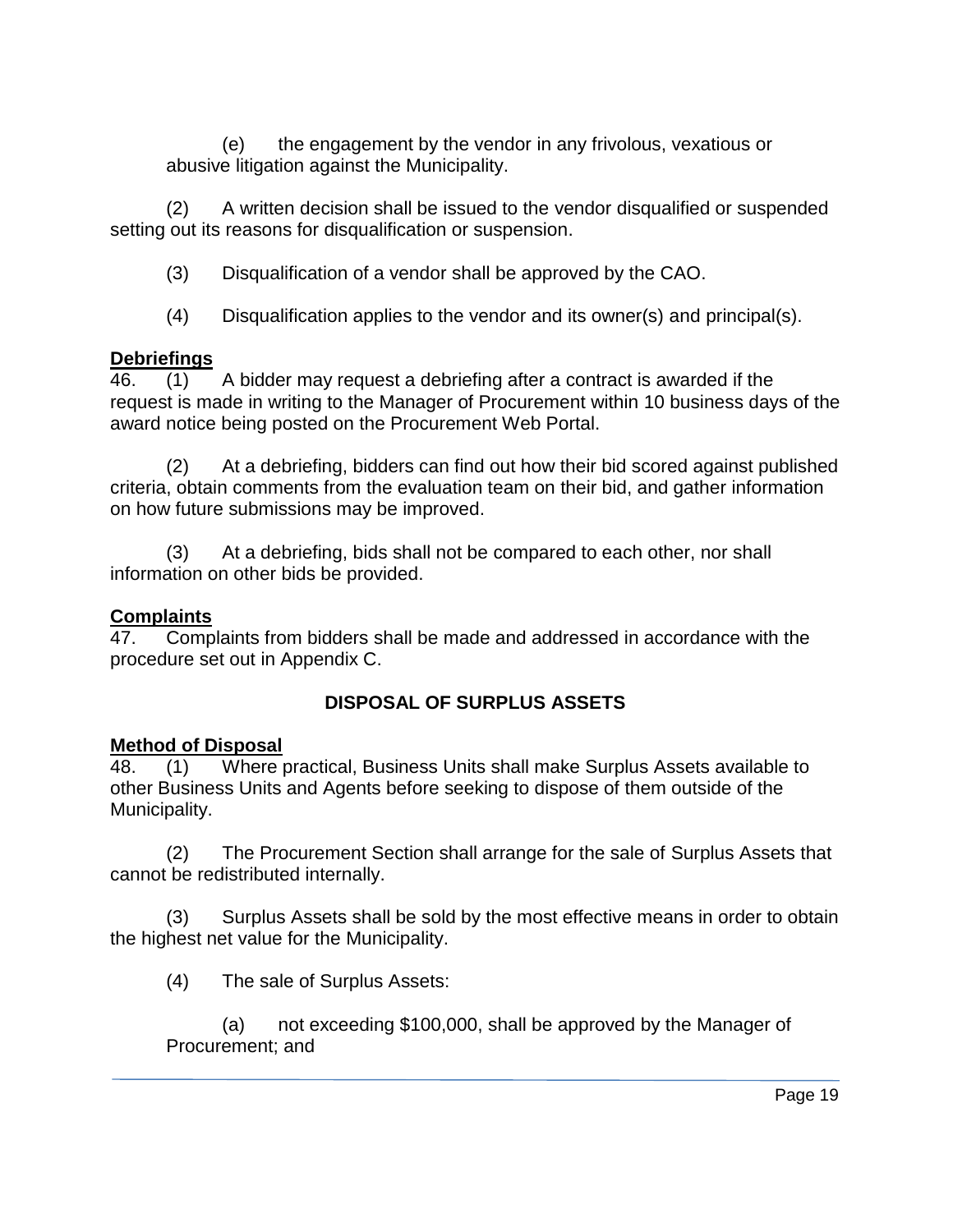(b) exceeding \$100,000 shall be approved by the CAO.

(5) Notwithstanding subsection (3) of this section, Surplus Assets may be sold at less than market value or donated to a not-for-profit corporation, association, or entity or any Municipality, Crown Corporation, School Board, or any level of government. Such sales or donations shall be approved by the CAO unless the undepreciated value of the Surplus Assets exceeds \$10,000, in which case such sales or donations shall be approved by Council.

(6) Surplus Assets that cannot be sold or donated, or for which sales costs exceed the anticipated revenue, shall be disposed of by a cost effective disposal method by the Business Unit owning the asset and such assets shall be considered as solid waste and disposed of in an environmentally responsible manner, consistent with the principles of sustainable development and in accordance with governing legislation for waste disposal.

# **TRANSITION AND REPEAL**

## **Transition**

49. A reference in an enactment to Administrative Order *35, the Procurement Policy*, or part thereof, is to be read as including a reference to the provisions of this *A*dministrative Order relating to the same subject-matter.

## **Repea**l

50. Administrative 35, the *Halifax Regional Municipality Procurement Ad*ministrative *Order*, adopted by Council on June 8, 2004 and all amendments thereto is repealed.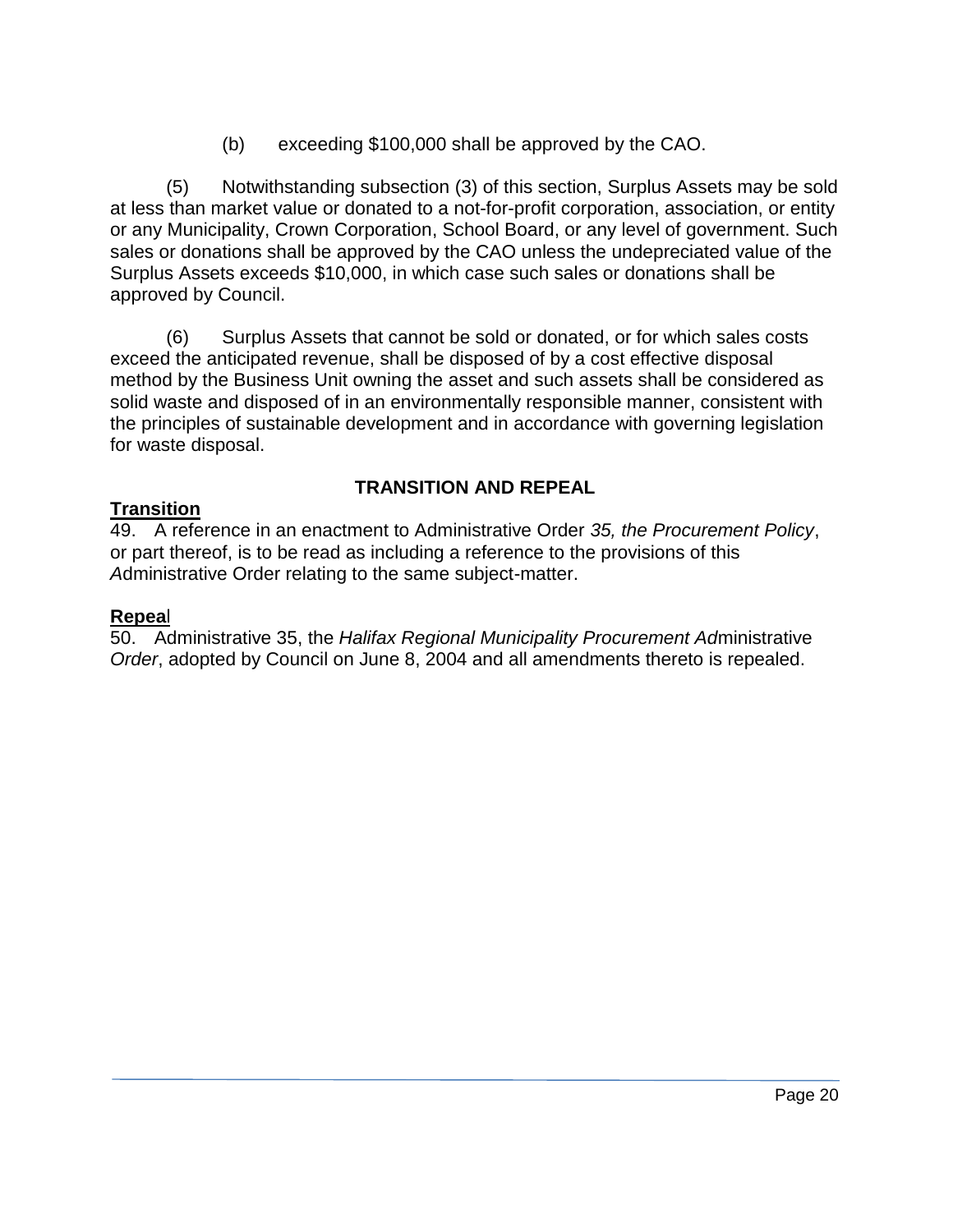Done and passed in Council this \_\_\_\_\_ day of \_\_\_\_\_\_\_\_\_, 2016.

**Mayor** 

\_\_\_\_\_\_\_\_\_\_\_\_\_\_\_\_\_\_\_\_\_\_\_\_\_\_\_\_\_\_\_\_\_\_\_\_ Municipal Clerk

\_\_\_\_\_\_\_\_\_\_\_\_\_\_\_\_\_\_\_\_\_\_\_\_\_\_\_\_\_\_\_\_\_\_\_\_

I, \_\_\_\_\_\_\_\_\_\_\_\_\_\_\_\_\_, Municipal Clerk of Halifax Regional Municipality, hereby certify that the above-noted Administrative Order was passed at a meeting of Halifax Regional Council held on \_\_\_\_\_\_\_\_\_\_\_\_\_\_\_\_\_\_\_\_\_\_\_\_.

> \_\_\_\_\_\_\_\_\_\_\_\_\_\_\_\_\_\_\_\_\_\_\_\_\_\_\_\_\_\_\_\_\_\_\_\_\_ Municipal Clerk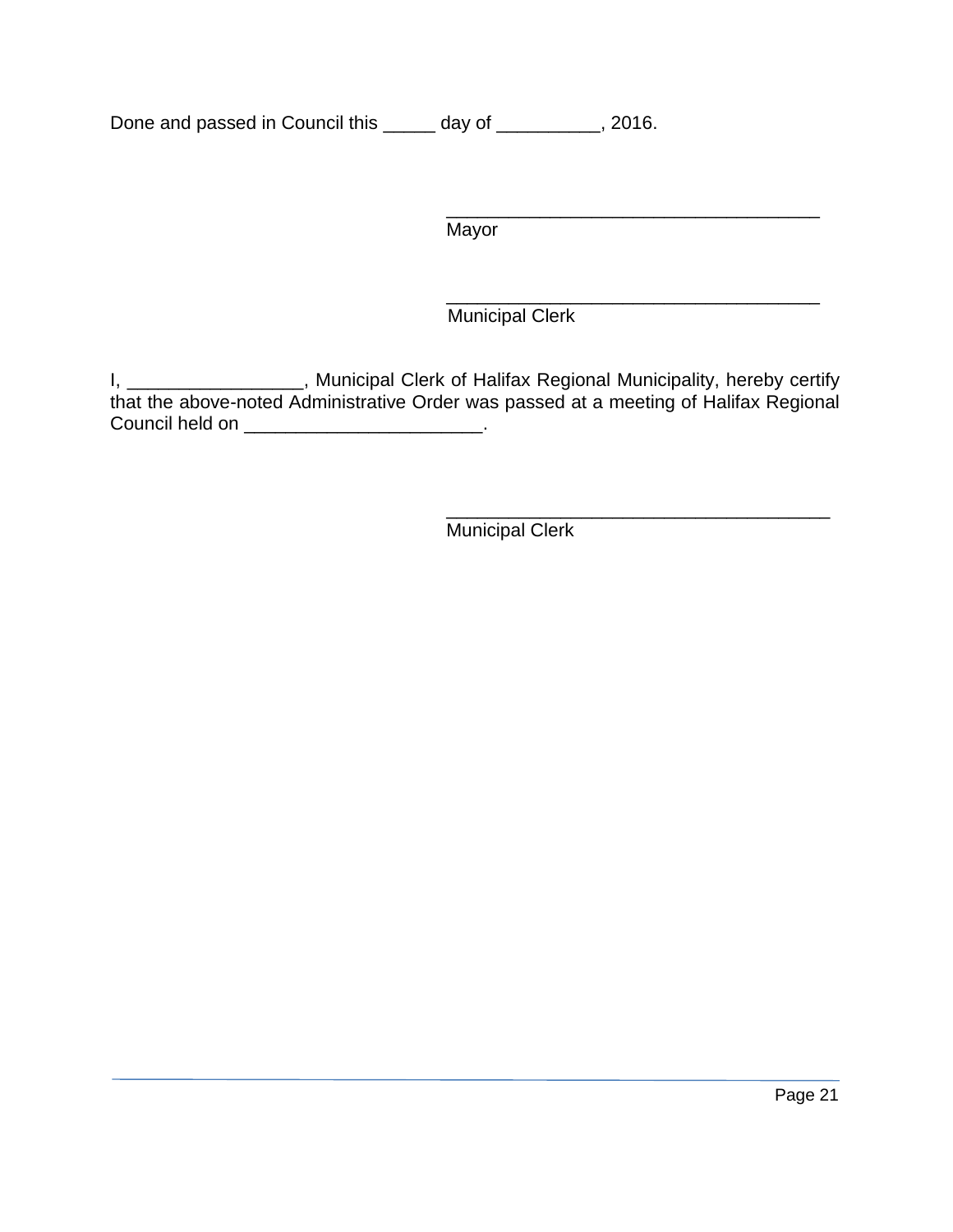#### **APPENDIX A LIST OF EXEMPTIONS**

1. The following purchases and expenditures shall be exempt from the application of this Administrative Order:

## (a) **Professional Services:**

Services that may, under the laws of Nova Scotia, only be provided by the following licensed professionals: medical doctors, dentists, nurses, pharmacists, veterinarians, engineers\*, land surveyors\*, architects\*, accountants\*\*, lawyers\*\*\* and notaries.

## *\* Engineers, Land Surveyors and Architects*

Services provided by Engineers, Land Surveyors and Architects are only exempt from the application of this Administrative Order if such Services have an estimated value of less than \$100,000 and an estimated duration of less than 6 months. Such Services shall be procured in accordance with section 32 of this *Administrative Order.*

#### *\*\* Accountants*

Notwithstanding that Services provided by Accountants are otherwise exempt from the application of this Administrative Order*,* the procurement of Auditing Services shall be done in accordance with section 33 of this *Administrative Order*.

#### *\*\*\*Lawyers*

Notwithstanding that Services provided by Lawyers are otherwise exempt from the application of this Administrative Order*,* the CAO and the Director of Legal Services shall annually submit a joint report to Council on the use of external legal services.

#### (b) **Legal Services/Expenses (in addition to those provided by lawyers):**

- (i) Expert Witness Services
- (ii) Legal Opinion and Representation
- (iii) Court Reporter Services
- (iv) Arbitrators and Moderators
- (v) Discoveries
- (vi) Legal Settlements

#### (c) **Petty Cash Items:**

Funds established in a Business Unit for the purchase of minor items when it would be otherwise impractical to purchase items through the usual purchasing methods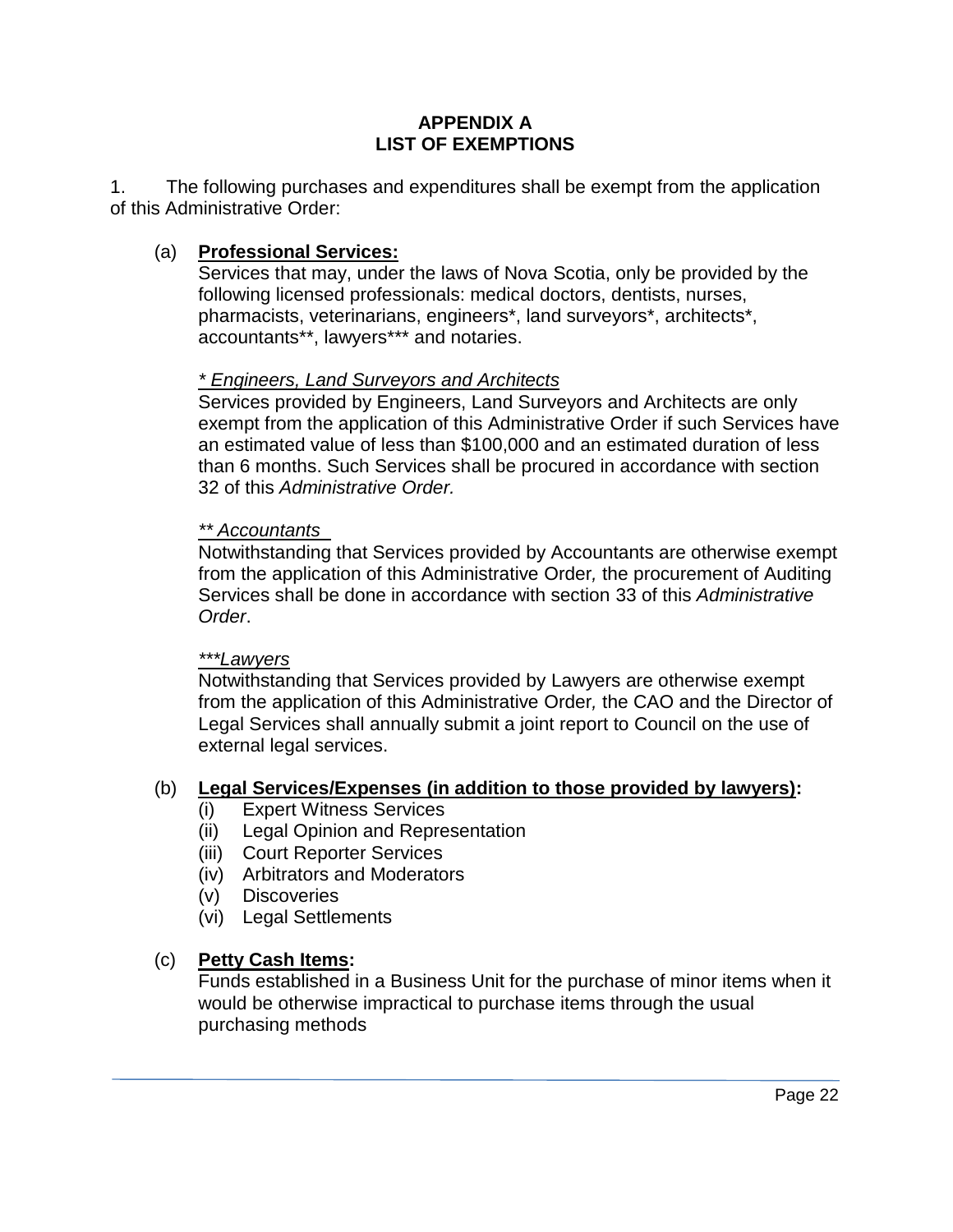## (d) **Training and Education:**

- (i) Conferences, Conventions and Tradeshows
- (ii) Newspapers, Magazines & Periodicals, including subscriptions
- (iii) Memberships
- (iv) Seminars, Workshops not specifically designed for the Municipality

## (e) **Refundable Employee/Other Expenses:**

- (i) Advances
- (ii) University Courses
- (iii) Entertainment
- (iv) Miscellaneous Non-Travel
- (v) Meal Allowances
- (vi) Travel Expenses
- (vii) Hotel Accommodation
- (viii) Refunds: tax, recreation, permits

## (f) **Employer's General Expenses:**

- (i) Payroll Deduction Remittances
- (ii) Grants to Agencies
- (iii) Medical & Dental Expenses
- (iv) Debenture Payments
- (v) Payment of Damages
- (vi) Petty Cash Replenishment
- (vii) Tax Remittances
- (viii) Sinking Fund Payments
- (ix) Employee Income
- (x) Member's Discretionary Funds
- (xi) Real Property, including land, buildings, easements, encroachments and licenses (except for the acquisition of Facilities where the Municipality is tenant)
- (xii) Licenses, such as vehicles and elevators
- (xiii) Charges to and from other government bodies or Crown corporations
- (xiv) Bank Charges and Underwriting Services where covered by agreements
- (xv) Livestock and Veterinary Services
- (xvi) Grants and Contributions

## (g) **Culture and Cultural Industries**

- (i) Performing Artists, such as Musicians, Clowns, Acrobats, Actors, and Educational Performers
- (ii) Public art where purchased in compliance with the Municipality's Public Art Policy
- (iii) The publication and distribution of magazines, periodicals or newspapers but not including the sole activity of printing or typesetting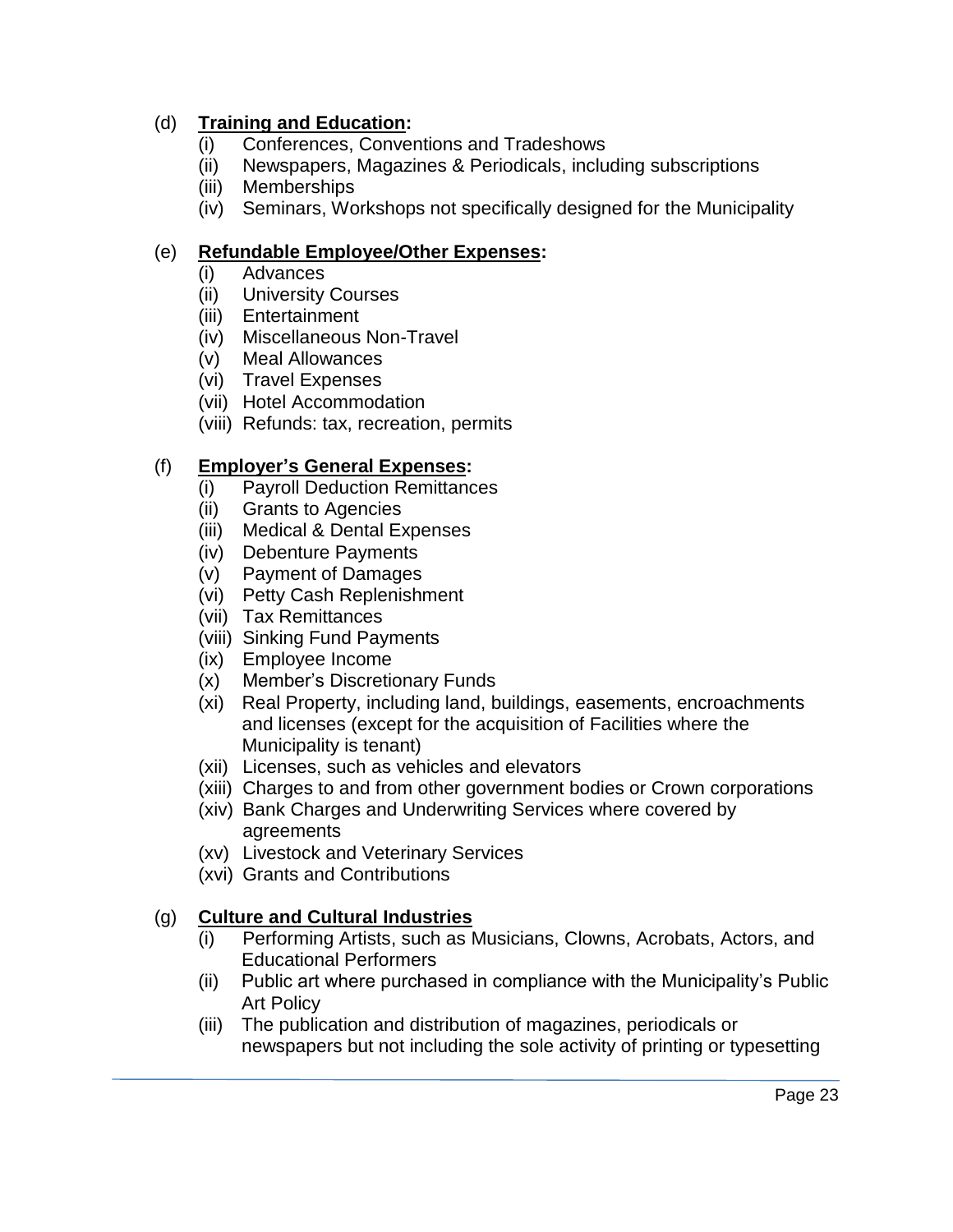- (iv) The production and distribution of audio, film or video recordings
- (v) The production and distribution of music in print

## (h) **Utilities:**

- (i) Water and Sewage Charges
- (ii) Power and Related Infrastructure when purchased from a Public Utility
- (iii) Telephone Service Invoices
- (iv) Cable Television Invoices

## (i) **Miscellaneous (under \$1,000)**

- (i) Customs Services Invoices
- (ii) Taxi Services Invoices
- (iii) Courier Invoices
- (iv) Catering, groceries and small incidentals appropriate to purchase on the HRM Purchasing Card
- (v) Postage

## (j) **Miscellaneous**

Print, Television and Radio Media Advertising Accounts

## **Approval Authorities**

2. Unless stated otherwise, the approval and execution of purchases and expenditures that are exempt from the application of this Administrative Order are subject to the following authority limits:

| <b>Position</b> | <b>Authority Limit</b> |
|-----------------|------------------------|
| Manager         | \$25,000               |
| <b>Director</b> | \$100,000              |
| CAO             | Any Amount             |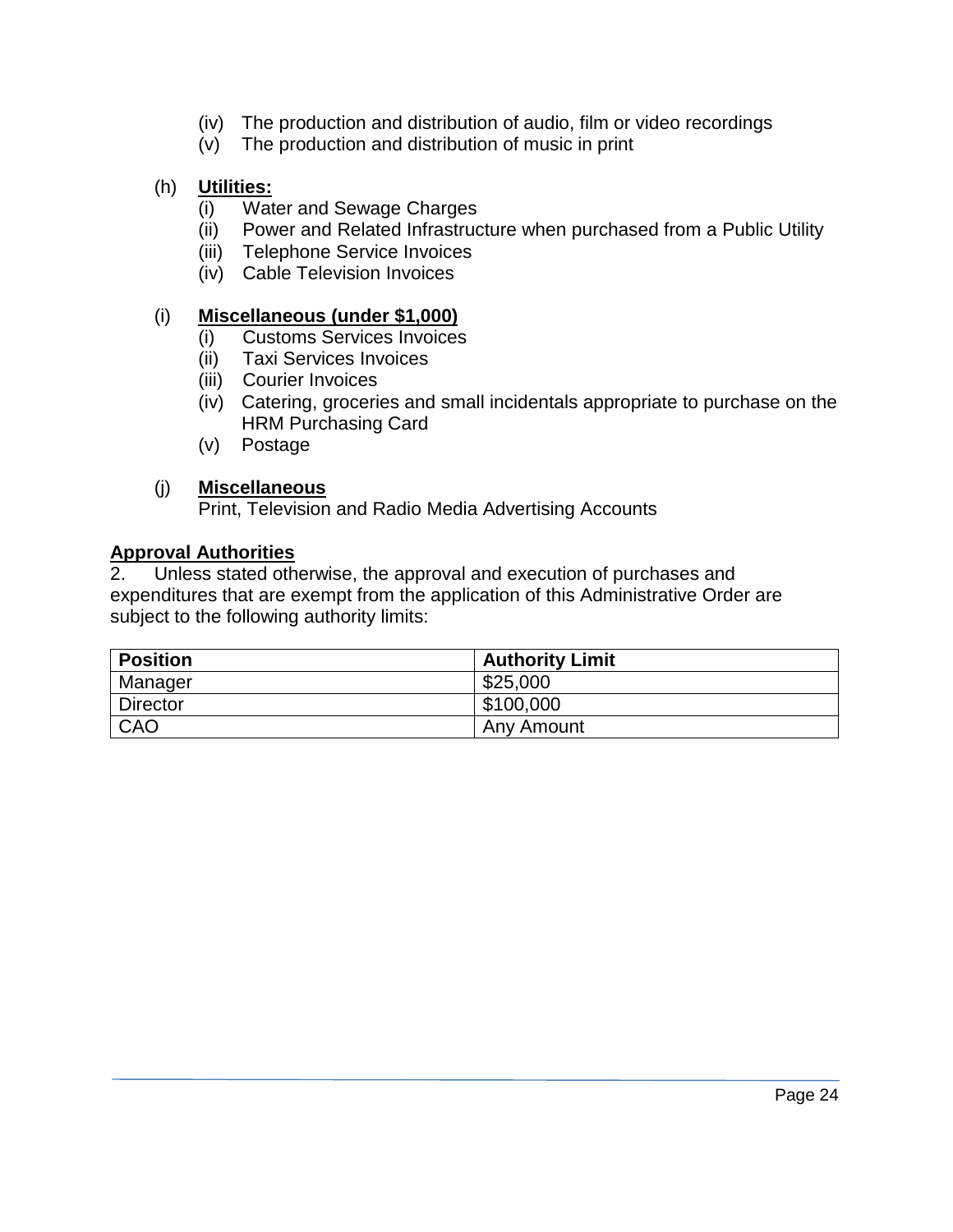#### **APPENDIX B CONTRACT AMENDMENTS**

1. No amendment to a contract shall be made unless the amendment is in the best interest of the Municipality.

2. No amendment that changes the price of a contract shall be agreed to without a corresponding change in requirement or scope of work, unless otherwise in the best interest of the Municipality.

3. Contract amendments that result in additional expenditures for the Municipality shall:

(a) meet the conditions for a Sole Source purchase; or

(b) be in the best interests of the Municipality.

4. Amendments to contracts shall be subject to the identification and availability of sufficient funds in the Council approved business planning and budget process.

5. Contract amendments shall be tracked and significant variances substantiated.

6. Approvals for contract amendments and copies of all contract amendments shall be documented and submitted to the Procurement Section. Where practical, such submission shall be done prior to the work being undertaken.

7. Approval formats for contract amendments will be as approved by the Manager of Procurement.

8. The approval and signing authority limits for cumulative contract amendments are as follows:

| <b>Position</b>     | <b>Approval Authority</b>                                                                               |
|---------------------|---------------------------------------------------------------------------------------------------------|
| Director (or his or | (a) $$15,000$ ; or (b) a $15\%$ increase to the originally                                              |
| her delegate)       | approved contract amount, whichever is greater.                                                         |
| CAO                 | (a) \$20,000 or (b) a 20% increase to the originally approved<br>contract amount, whichever is greater. |
| Council             | Any amount                                                                                              |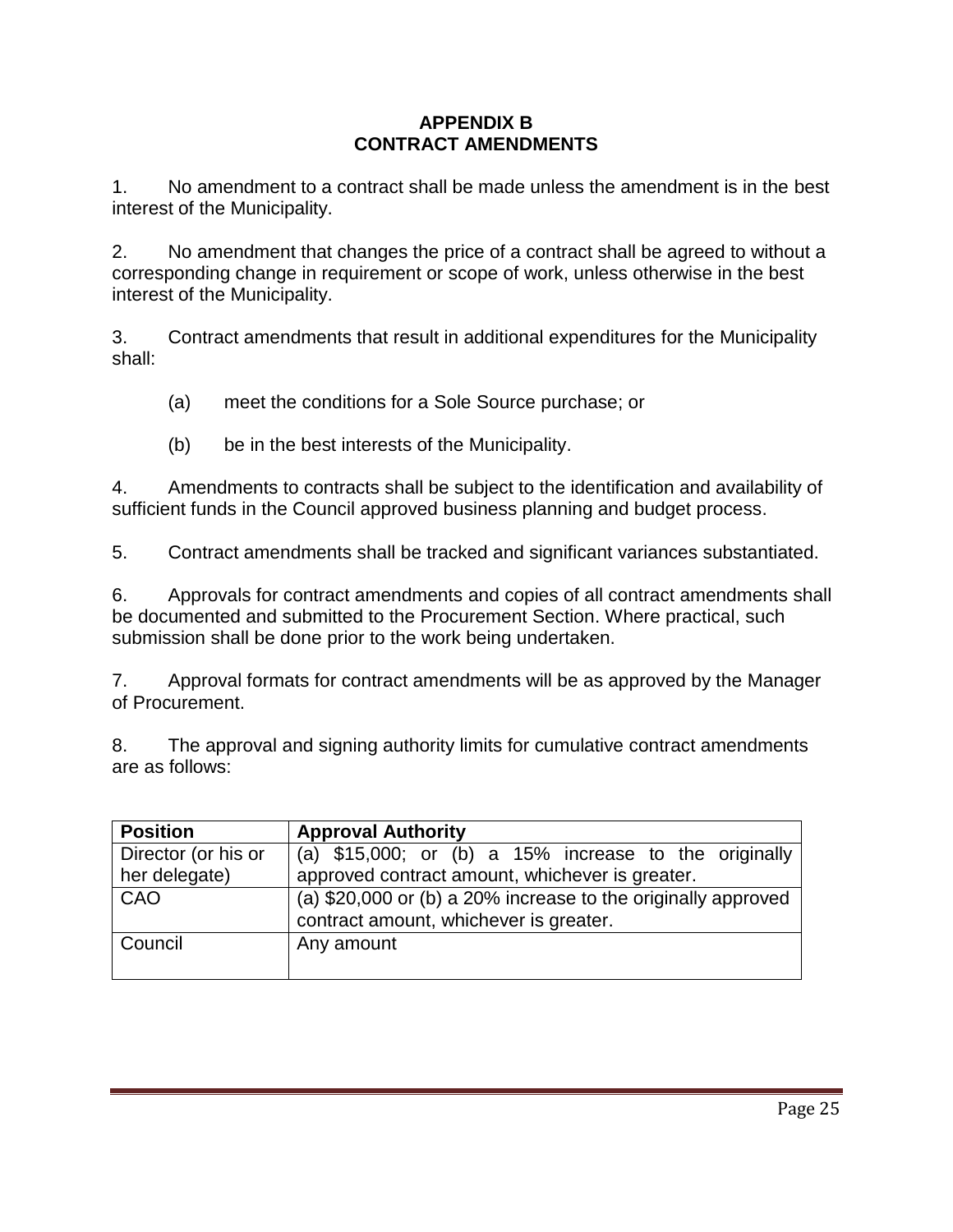#### **APPENDIX C BIDDER COMPLAINT PROCEDURE**

#### **Purpose**

1. (1) The purpose of the bidder compliant procedure is to provide a mechanism for bidders to voice complaints respecting a particular procurement.

(2) The bidder compliant procedure is not adjudicative in nature and shall not establish mechanisms to adjudicate substantive disputes.

(3) Disputes over facts or over legal rights and obligations are beyond the scope of the bidder complaint process.

## **COMPLAINT PROCESS**

#### **Pre-Complaint**

2. (1) Prior to initiating a complaint, bidders are strongly encouraged to resolve problems by contacting the procurement officer or consultant involved.

(2) Experience has demonstrated that there are often minor errors, omissions or other inadvertent actions that can be quickly clarified or corrected to the satisfaction of the complainant thereby removing the cause of many complaints and concerns at the outset.

#### **Complaint Submission**

3. (1) A complaint is to be submitted in written form within 10 business days after a notice of contract award is posted to the Procurement Web Portal.

(2) The complaint shall be addressed to:

Manager of Procurement Halifax Regional Municipality PO Box 1749 Halifax, NS B3J 3A5

4. A complaint shall contain the following information:

a) the name, telephone phone number, fax number, e-mail address, mailing address and contact person of the firm submitting the complaint;

b) the nature of the problem being encountered;

c) a description of the background leading to the problem, including relevant dates and tenders reference numbers;

d) the procurement officer or consultant contacted to review the problem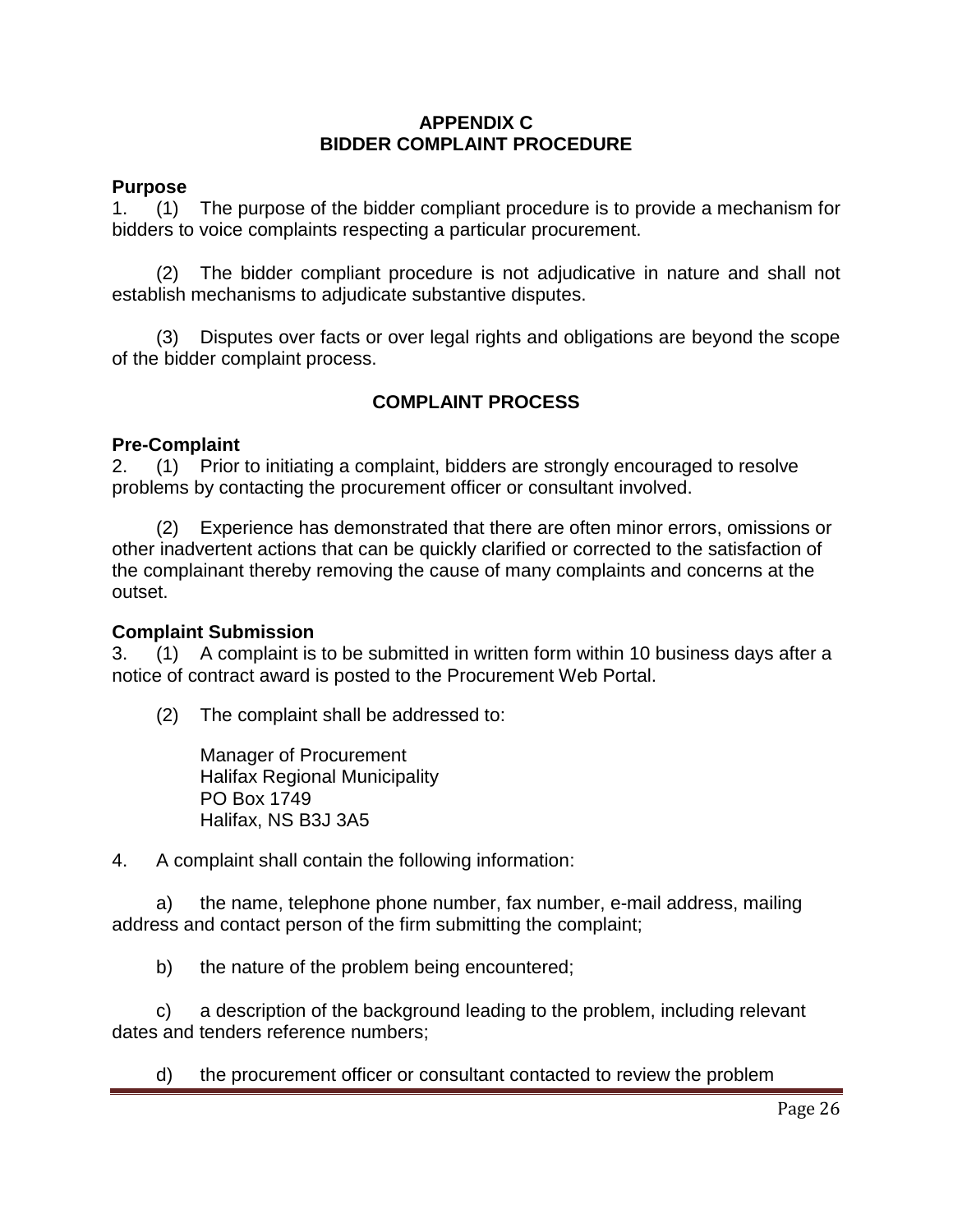originally and the results of those discussions; and

e) any action being requested of the Municipality.

### **Acknowledgement of Complaint**

5. The Manager of Procurement will make every effort to acknowledge a formal complaint within 10 business days of receipt.

#### **Review of Complaint**

6. (1) On receipt of a written complaint, the Manager of Procurement shall conduct an initial review of the complaint to determine if further action is appropriate.

(2) After the initial review, the Manager of Procurement may dismiss the complaint in accordance with section 12 without further consideration if, in his or her opinion:

a) the complaint, on its face, is frivolous or invalid;

b) the complainant is not a participant in the competitive process (i.e. the complainant did not submit a bid);

c) the complaint is in respect of a procurement that was not made by or on behalf of the Municipality;

d) the complaint is made more than 10 business days after a notice of a contract award; or

e) the complaint is otherwise inappropriate for consideration.

7. After the initial review and if the complaint is not dismissed, the Manager of Procurement, or his or her delegate, will gather the appropriate competition documents, conduct interviews and if he or she deems necessary, meet with the complainant.

8. After the initial review, if, in the opinion of the Manager of Procurement, additional review is required, he or she may choose to form a review committee.

9. (1) If a review committee is formed, the findings and recommendations of the review committee will be submitted to the Manager of Procurement.

(2) The Manager of Procurement will review the findings and recommendations of the review committee.

## **Timeframe for Review**

10. (1) A response to a complaint is to be made in a timely fashion.